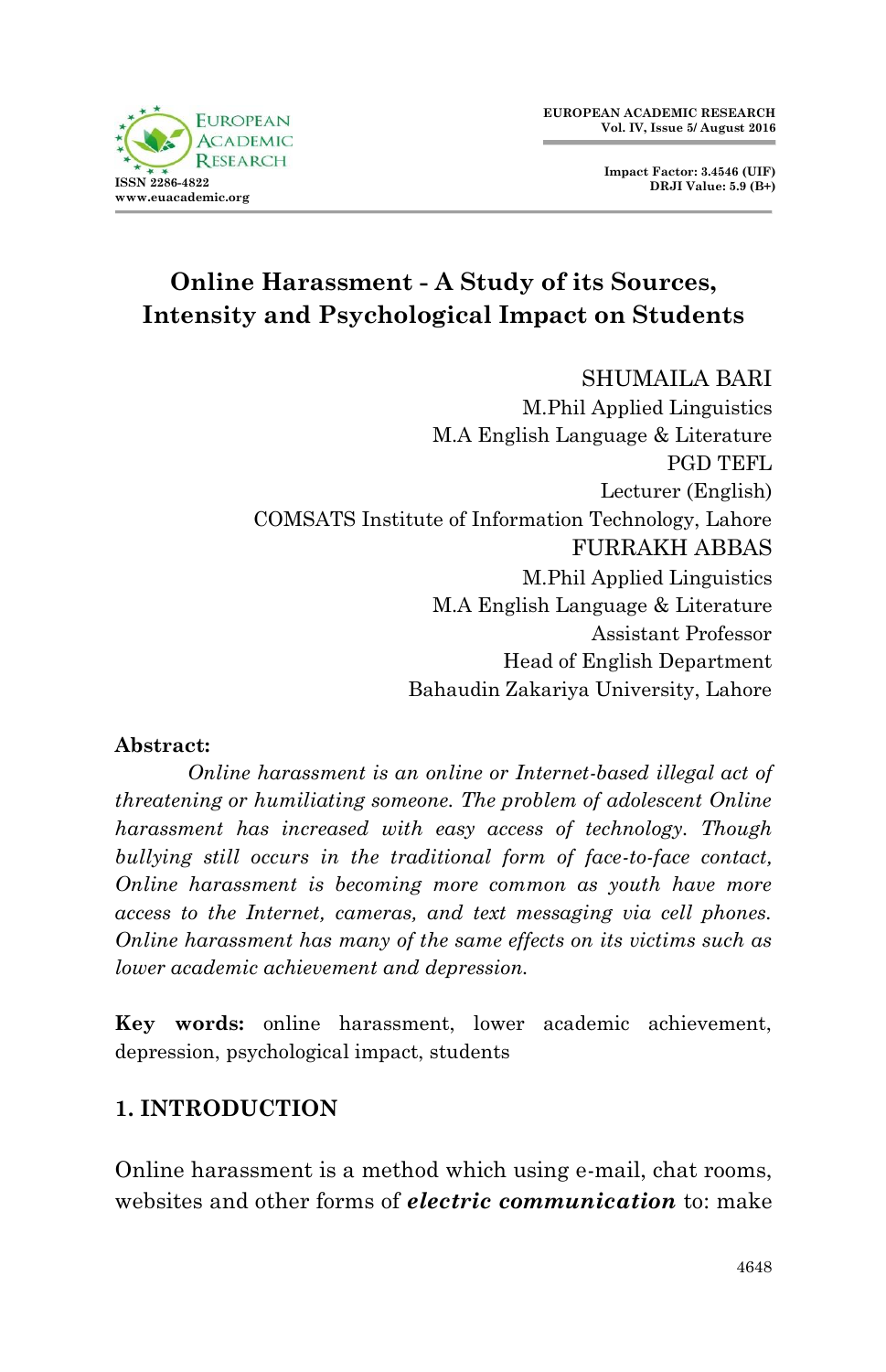cruel and harmful remarks about individuals post unflattering or derogatory photos make direct, threats or encourage acts of violence, sexually harass and humiliating.

The term 'Online harassment' refers to a form of bullying in which perpetrators use electronic means, such as the internet or mobile phone to aggressively and intentionally harm someone. Like 'traditional' bullying, Online harassment typically involves repeated behavior and a power imbalance between perpetrator and victim. It extends beyond hurtful messages sent via email or SMS to include things such as threats, social exclusion tactics, spreading rumors and circulating defamatory images of the victim. As the penetration and use of communication technologies grow, especially among young people, the potential for Online harassment to increase numbers and severity of victimization bears consideration.

# **1.1. Statement of problem**

Online harassment has become a universal phenomenon in Pakistan, impacting the well-being, schooling, family and peer relationships of many young people. Not only are victims affected, but many bullies also. Online harassment is a new form of bullying that follows students from the hallways of their schools to the privacy of their homes. Many victims of Online harassment are bullied from the moment they wake up and check their cell phone or e-mail, to the time they go to bed and shut off their computer or cell phone.

# **1.2. Objective of research**

- To know about the forms of Online harassment.
- To identify short-term impacts of Online harassment.
- To identify coping strategies used by young people (online).
- To understand which strategies young people consider being effective.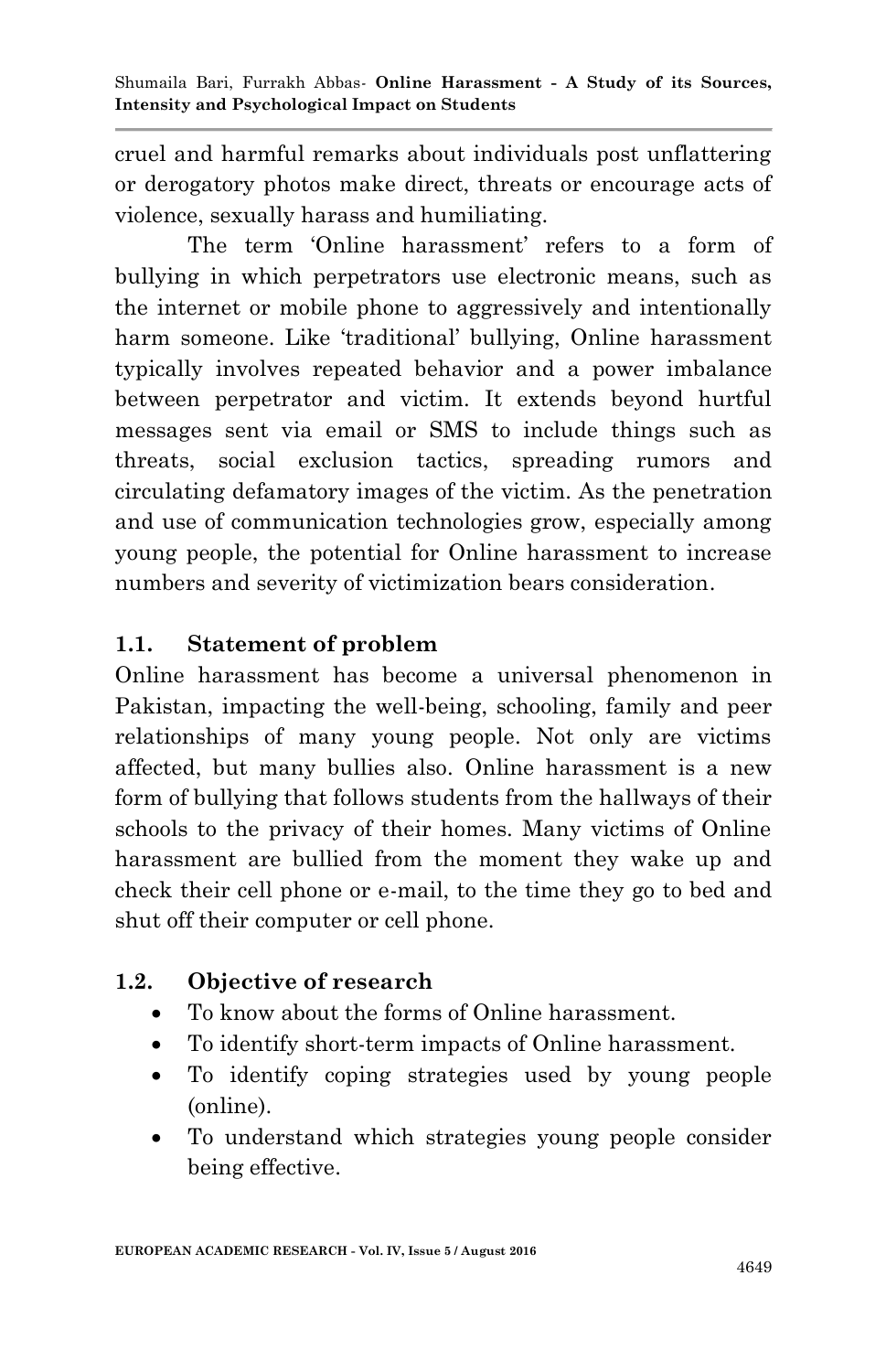### **1.3. Research question**

- Online harassment exists, but what are the concerns students have regarding Online harassment, why do they do it, and how comfortable are they in talking to others about Online harassment.
- What is the prevalence of Online harassment and what are the different forms of Online harassment?
- What are the differences between males and females when it comes to Online harassment?
- What are some prevention and intervention techniques for Online harassment?

## **1.4. Hypothesis of research**

Mother of all social diseases is "Online harassment"

## **1.5. Scope of research**

Bullying involves repeated, harmful behaviors committed by an aggressor who is physically or psychologically more powerful than his or her target. While bullying was once seen as a harmless behavior that helped to reinforce young people, it is increasingly understood to be a universal and destructive problem that **negatively affects** students" mental, physical, and psychosocial well-being and safety, as well as their academic outcomes. This paper aims to identify the sources of virtual harassment, estimate its intensity and impact and also suggest some remedies.

# **2. LITERATURE REVIEW:**

## **2.1. Definition of Online Harassment**

It was understood by traditional bullying, engaged by different tools. In 2008 a Canadian professor has been made a website on Online harassment i.e. Online harassment.org. Within a few years, the public began to question the overuse and strictness of zero tolerance policies. Were students being harmed by the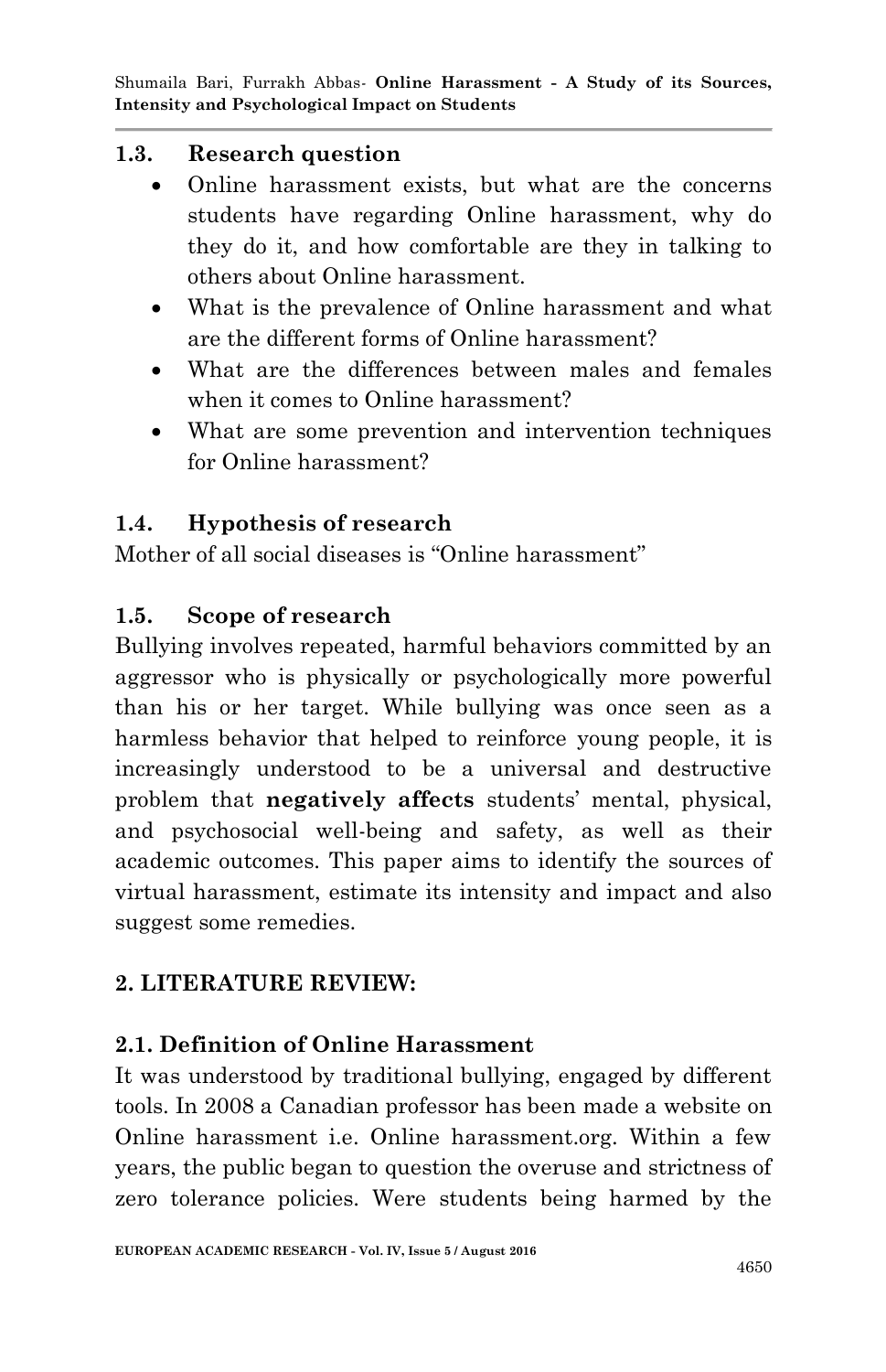practice of the very policies that were put into place to protect them?

"An American lawyer in 2003 said information and communication technologies are involved by Online harassment and deliberate, repeated, and hostile behavior by an individual or group that is intended to harm others are supported by it as a language it is defined now and it includes defamatory, constitutes bullying, harassment, or discrimination, discloses personal information, or contains offensive, vulgar or derogatory comments. Form of language is outlined by it.

Online harassment target youngsters which cause harmful behave ours. Offensive messages may send repeatedly for direct bullying. Disseminating denigrating materials or sensitive personal information or impersonating someone to cause harm are used for indirect bullying**.** Initially, school systems responded to the tide of school violence after the 1990s by implementing zero tolerance policies, imposing student dress codes and IDs, and initiating random metal searches of students and lockers in schools across the nation. Within a few years, the public began to question the overuse and strictness of zero tolerance policies. Were students being harmed by the practice of the very policies that were put into place to protect them?

Current studies indicate educators still do not fully understood the impact of traditional bullying on the bully, the bullied, and those who witness these acts, nor have sufficient steps been taken to address these inadequacies.

Much work needs to be done to teach educators the differences between acts of bullying and what is just seen as part of growing up. Do we too often take for granted, for example, that the popular kids will make fun of the nerdy kids? Have educators become desensitized to acts of bullying because to address all of them would be to acknowledge the problem exists? It seems that a lack of knowledge and preventative measure on the part of the school system are in the forefront for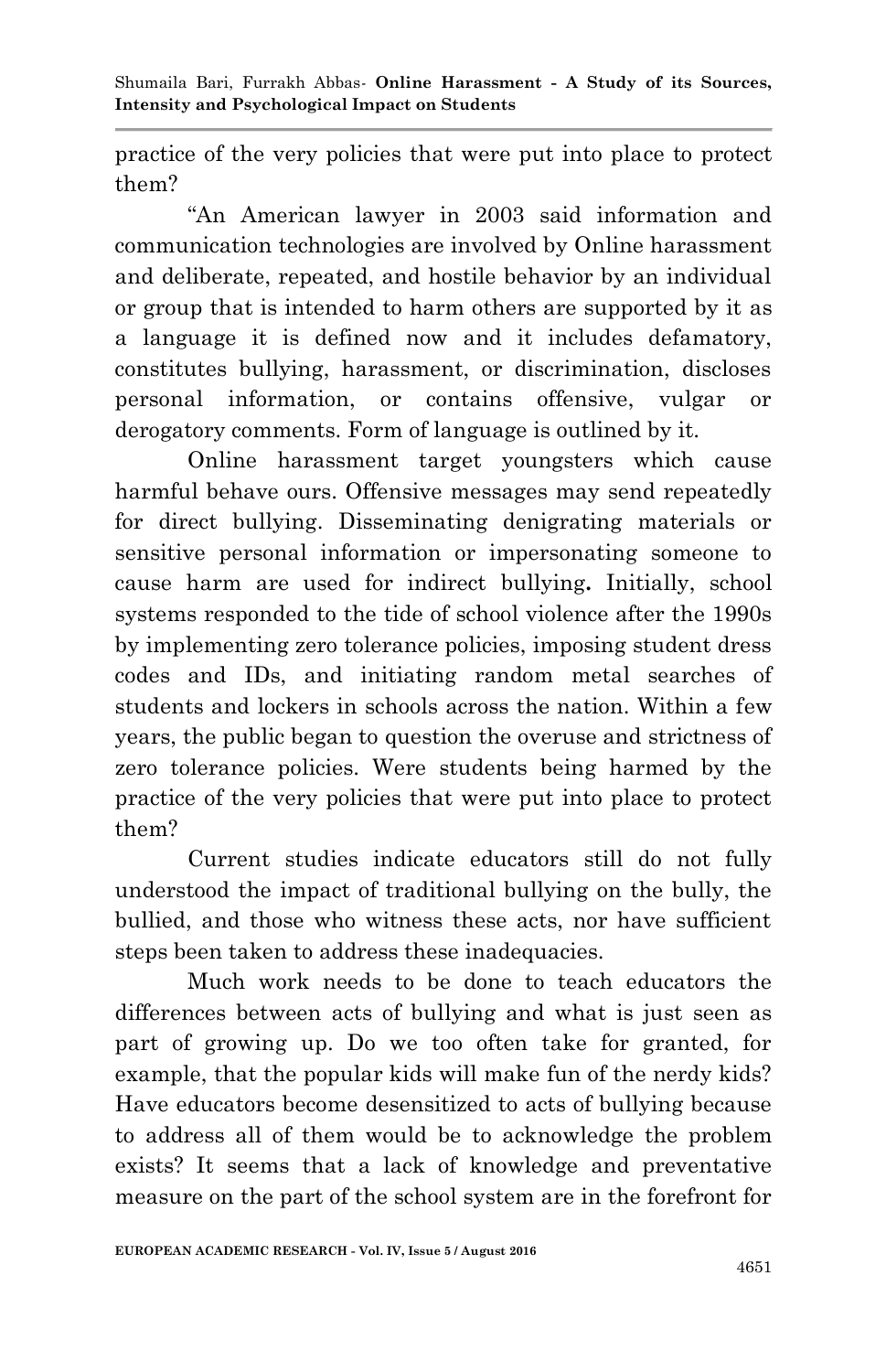both traditional bullying and online harassment. How is it expected that something as new as Online harassment will be addressed when traditional bullying, which has been around as long as students have been in school, still has not been harnessed? Perhaps it is through their similarities, not their differences that connections will be made to address both issues.

In the past, students could retreat to the safety of their homes to escape incidents of bullying. Once the bell rang, they could run home and were safe until the next day. The same cannot be said for Online harassment. The impact of Online harassment does not stop when students pass through the school door. Online harassment has invaded their homes, their bedrooms, and their personal laptops and phones. Even more insidious are the incidents of Online harassment as they can be targeted directly to the individual, wherever they are, or on the Internet where anyone can see the victim's torment Online harassment, like other forms of bullying, can be detrimental to a child"s performance and sense of well-being at school. This connection between home and school has opened the doors for school systems to intervene. Acts of Online harassment can actually start with traditional bullying instances at school and then move to the Internet or vice-versa; they are usually not mutually exclusive. Like bullying, Online harassment acts are intentional, repetitive, and meant to exclude.**"**(**Nansel, 2001)**

# **2.2. The Bully:**

The bully plays an important role in any incident of bullying. Research shows that bullies are typically for male, at the same age or older than their victims, stronger than them victims, and generally hold some level of popularity on the school campus.

"It is interesting that those who bully usually have a large group of friends and have leadership attitude that others are attracted to in a group even though the bully exhibits antisocial and other aggressive behaviors towards others.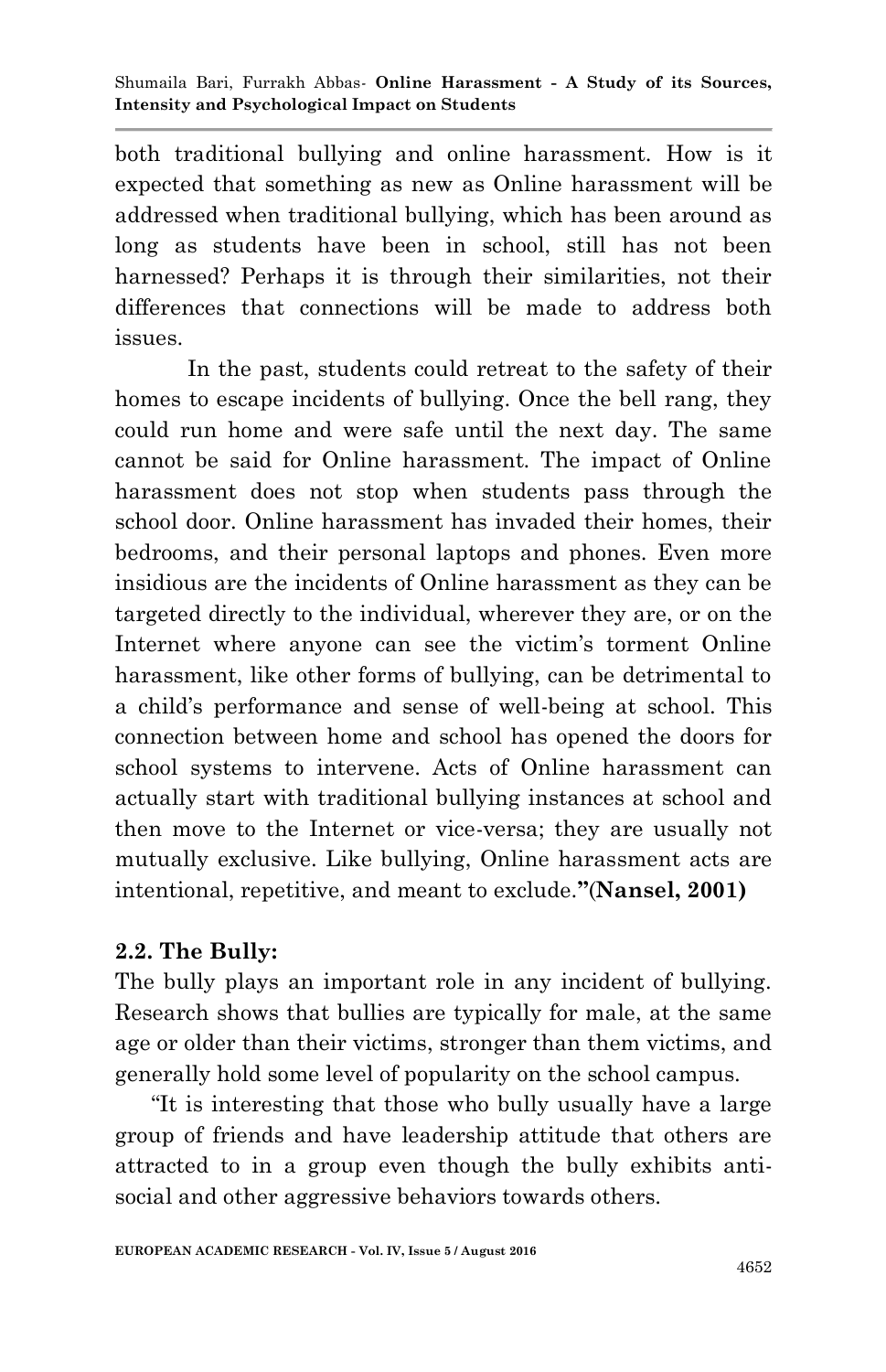## **2.3. Verbal bullying:**

The most prevalent type of bullying, can take the form of namecalling, persistent teasing, and spreading rumors about others.

### **2.4. Emotional bullying:**

The most difficult type to gauge, is the use of threats by gesturing, making facial expressions, or excluding someone from a group. It is suggested that the behaviors of bullies are learned. Statistics show the bully is at an even higher risk than the bullied for thoughts of or acts of suicide. It is believed that this can be contributed to the other factors that make someone tend to bully others. Bullying is usually done through physical, verbal, or emotional avenues.

Physical bullying involves kicking, hitting, pushing, and other aggressive gestures. Verbal bullying, the most prevalent type of bullying, can take the form of name-calling, persistent teasing, and spreading rumors about others. Emotional bullying, the most difficult type to gauge, is the use of intimidation by gesturing, making facial expressions, or excluding someone from a group. The patterns the bully learns to attract attention and gain recognition spiral as the bully ages. Bullies, if left unchecked, will lift their behavior to more violent acts of irritation, increased poor academic performance, and a wrong behavior such as drinking and criminal acts believes that bullies portray an "air of superiority that is often a mask to cover up a deep hurt and a feeling of insufficiency".

School-aged bullies have a high tendency to gain a criminal confidence when they reach old age, and often grow up to be domestic violence, It is suggested that the behaviors of bullies are learned. Most likely, bullies are not born with anger, but learn it from the home or past experiences in which they, themselves, were at the receiving end of forcefulness from others. Statistics show the bully is at an even higher risk than the bullied for thoughts of or acts of suicide. It is believed that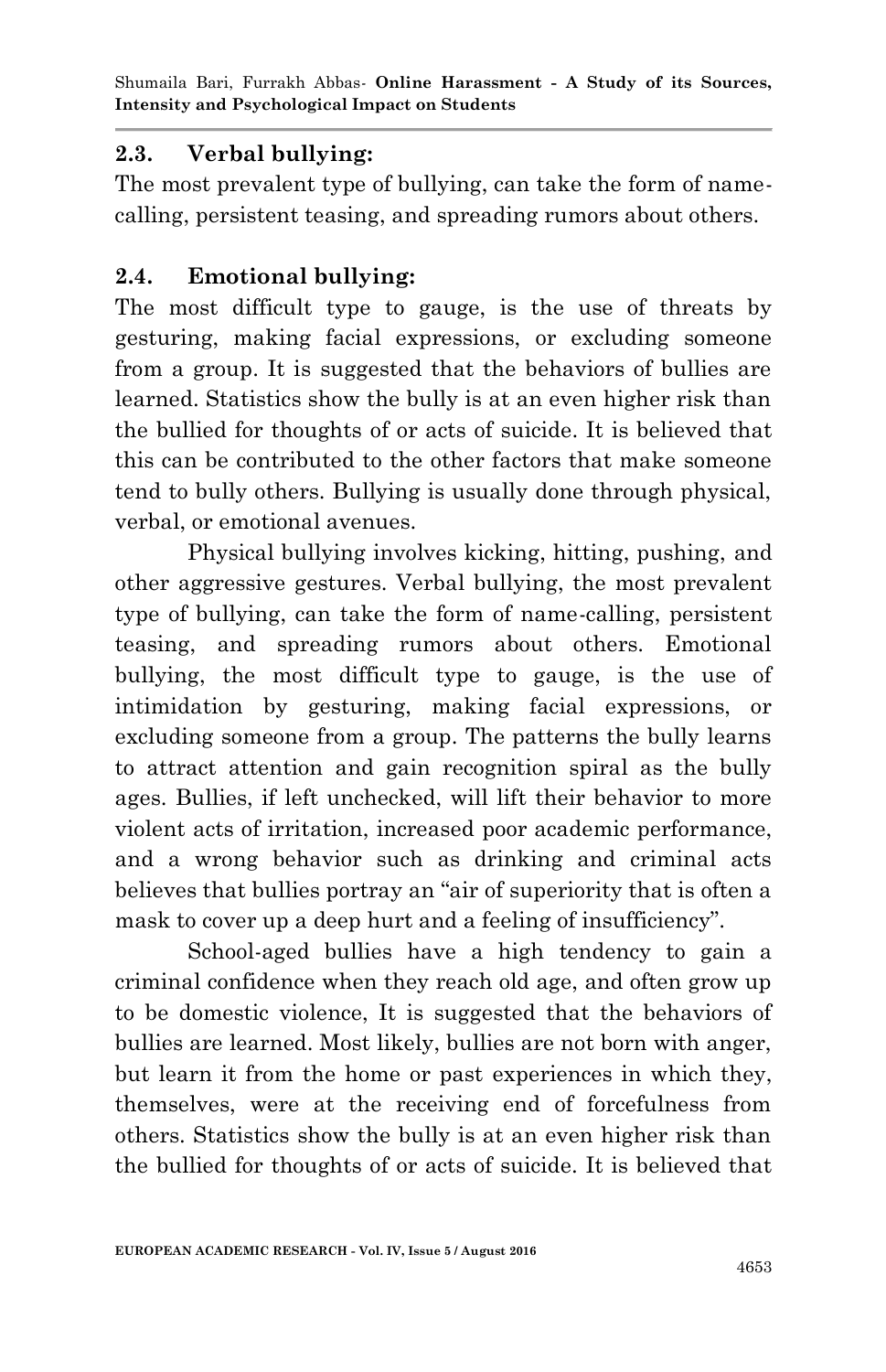this can be contributed to the other factors that make someone tend to bully others."**(Sampson, 2002)**

## **2.5. The Bullied**

The bullied child often has bad flaws and it is these flaws upon which the bully preys. Unless helped by others to get out of the situation in which they have been placed, bullied children usually suffer irreparable damages due to the actions of others. "Children who are bullied into two character categories: passive/submissive victims and provocative victims.

## **2.5.1. Passive victims**

They are those who are most likely to be bullied. There is no one indicator, but rather a list of possible characteristics that they may fit. These children tend to be to themselves. They typically have few friends and are not part of the larger cliques on campus. It is obvious that they fear being hurt and are anxious because of the body and verbal expressions that they use. They are usually physically weaker and like to spend time with adults more so than they do children.

## **2.5.2. Provocative victims**

They are those who have a specific characteristic about them the rouses the aggressiveness in the bully. Those most at-risk as provocative victims are those who are viewed as different from the regular crowd. Survey shows that the bullied child is a victim. Like most victims of crime, the bullied can experience depression, fear, and stress related to the incident.

Victims of bullying are less likely to make friends in school and more likely to experience loneliness while there. The bullied child often has perceived flaws and it is these flaws upon which the bully preys. Unless helped by others to get out of the situation in which they have been placed, bullied children usually suffer irreparable damages due to the actions of others.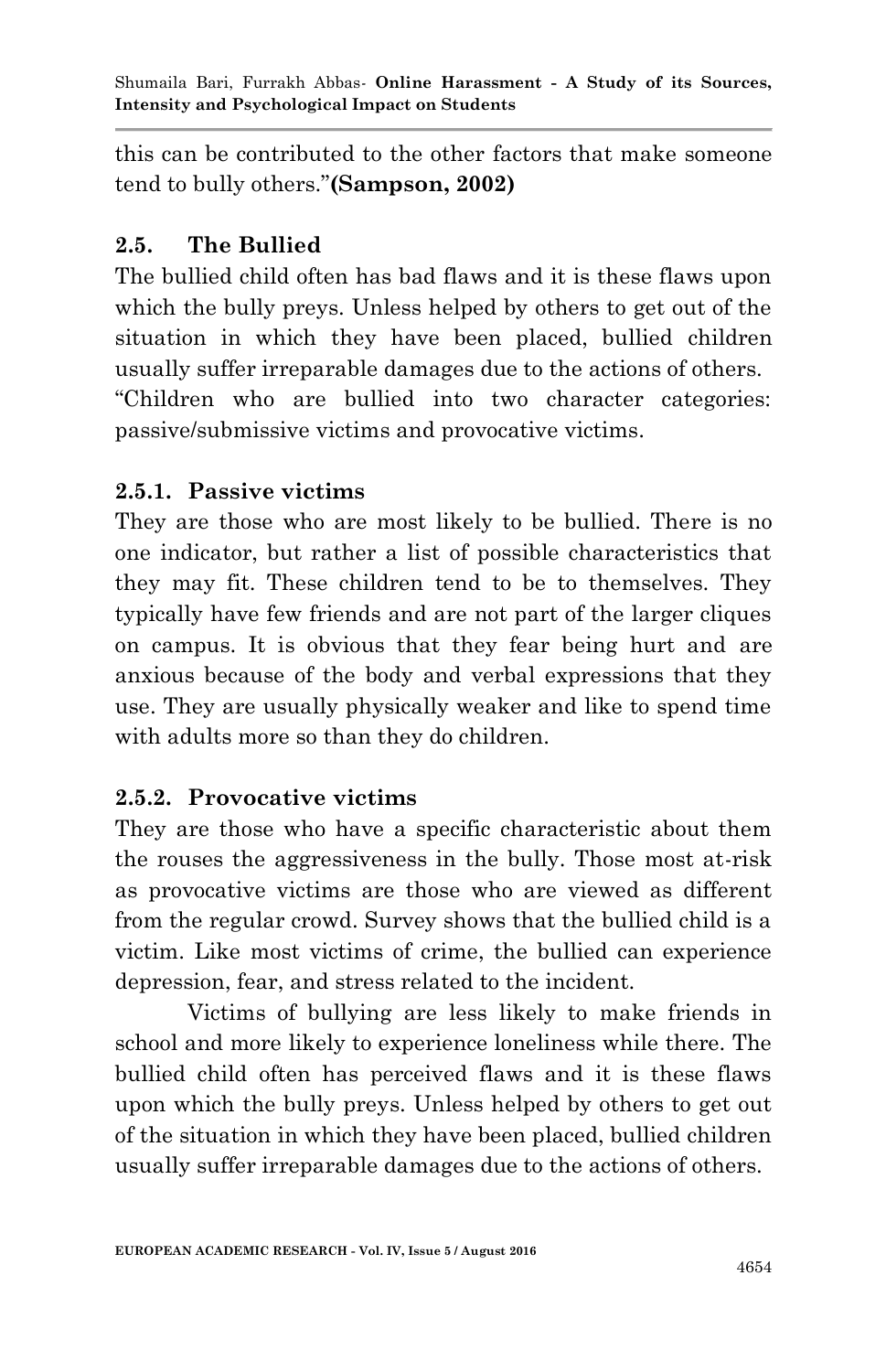Based upon the previous studies of Olweus and more current researchers in the field of bullying, Kowalski, Limber, and Agaston (2008) place children who are bullied into two character categories: passive/submissive victims and provocative victims. Passive victims are those who are most likely to be bullied. There is no one indicator, but rather a list of possible characteristics that they may fit. These children tend to be to themselves. They typically have few friends and are not part of the larger cliques on campus. It is obvious that they fear being hurt and are anxious because of the body and verbal expressions that they use. They are usually physically weaker and like to spend time with adults more so than they do children. Provocative victims are those who have a specific characteristic about them the rouses the aggressiveness in the bully.

Those most at-risk as provocative victims are those who are viewed as different from the regular crowd. Obese, special needs, learning disabled, and physical handicapped children are most at risk in this category. Those who are different in sexual orientation or race from the bully are also at risk, the bullied child is a victim. Like most victims of crime, the bullied can experience depression, fear, and stress related to the incident. Victims of bullying are less likely to make friends in school and more likely to experience loneliness while there. Bullying can negatively affect the victim's educational achievement, attendance, and future aspirations. Chronic victims, about 6-10% of those who are bullied, to a similar degree, they begin to see themselves as devalued as those who are bullying them or watching the acts of bullying against them. The damage done to their self-esteem can have effects on their adult relationships and self-image. It is not shocking then that the bullied are more likely to think about or commit acts of suicide than those who are not victims of bullying"**(National Education Association, 2008)**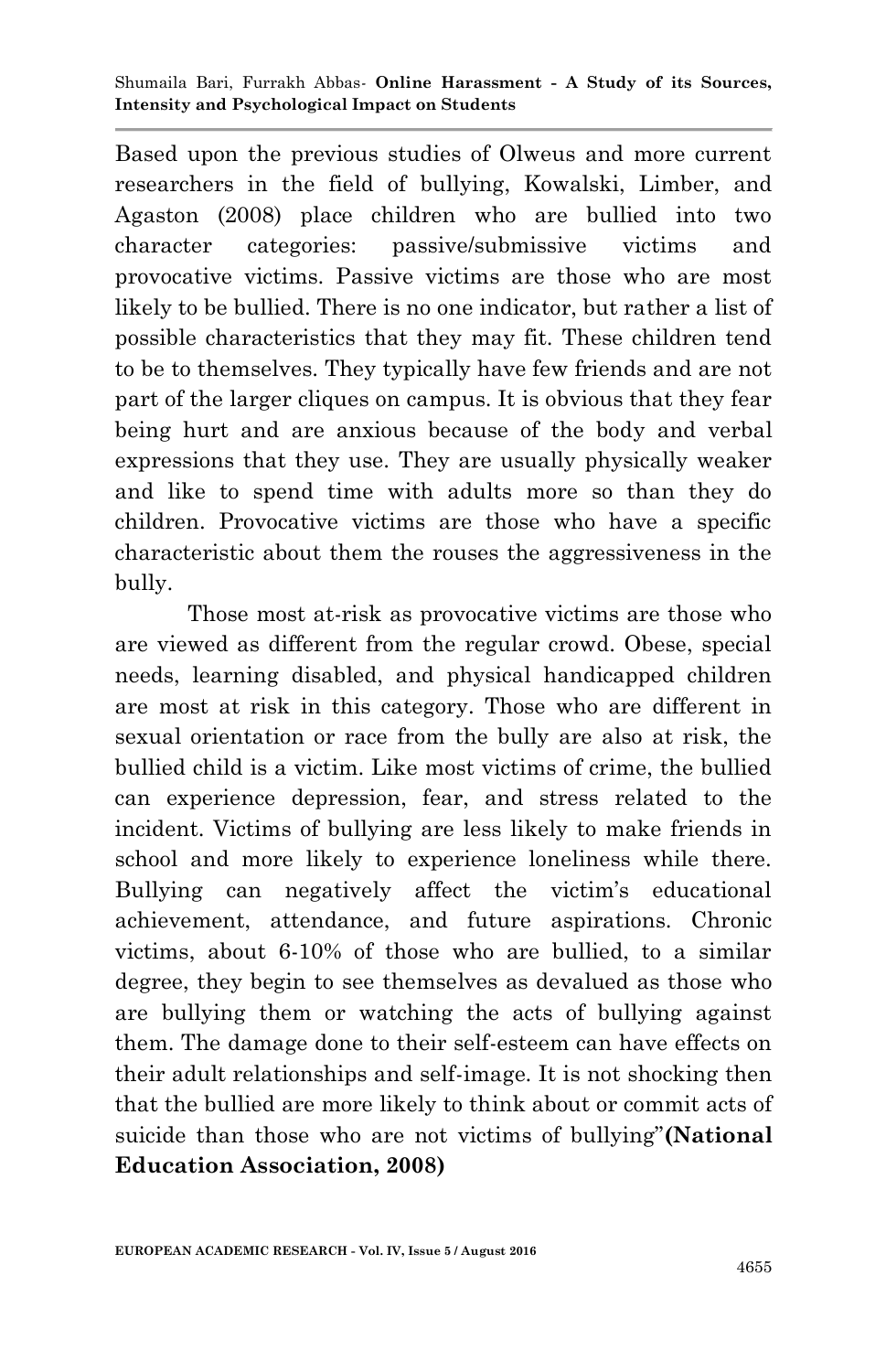## **2.6. Cyber Crime**

Bullying can negatively affect the victim's educational achievements, attendance, and future aspirations. It is not surprising then that the bullied are more likely to think about or commit acts of suicide than those who are not victims of bullying so why do the bullied remain silent?

"Bullying have been seen as a rite of passage on school grounds and this is reinforced in our society – the stronger tell the weaker what to do. "Bullying often stems from the social inequities that adult society creates, fosters, sustains and continues to grapple with" A host of studies have suggested additional reasons as to why the bullied remains silent: (a) Fear of retaliation; (b) feelings of shame for being weak; (c) fear of not being believed; (d) a need to not worry their parents. However, research shows that the bullied child often becomes alone and anti-social in order to avoid being bullied. It seems like an unfortunate catch 22 for the bullied. He doesn't tell to avoid being judged and ostracized by others, which is eventually what will happen to him if he doesn't tell.

So why do the bullied remain silent? As previously mentioned, historically acts of bullying have been seen as a rite of passage on school grounds and this is reinforced in our society –the stronger tell the weaker what to do. "Bullying often stems from the social inequities that adult society creates, fosters, sustains and continues to grapple with". Because of this societal parallel, victims have little faith in how adults will respond to their situation.

A host of studies have suggested additional reasons as to why the bullied remains silent. Most of the reasons given by the victim involve thoughts of how others will perceive him after telling about an act of bullying. The bullied child does not want to appear weak or undo in front of his peers, teachers, and parents. However, research shows that the bullied child often becomes alone and anti-social in order to avoid being bullied. It seems like an unfortunate catch 22 for the bullied. He doesn't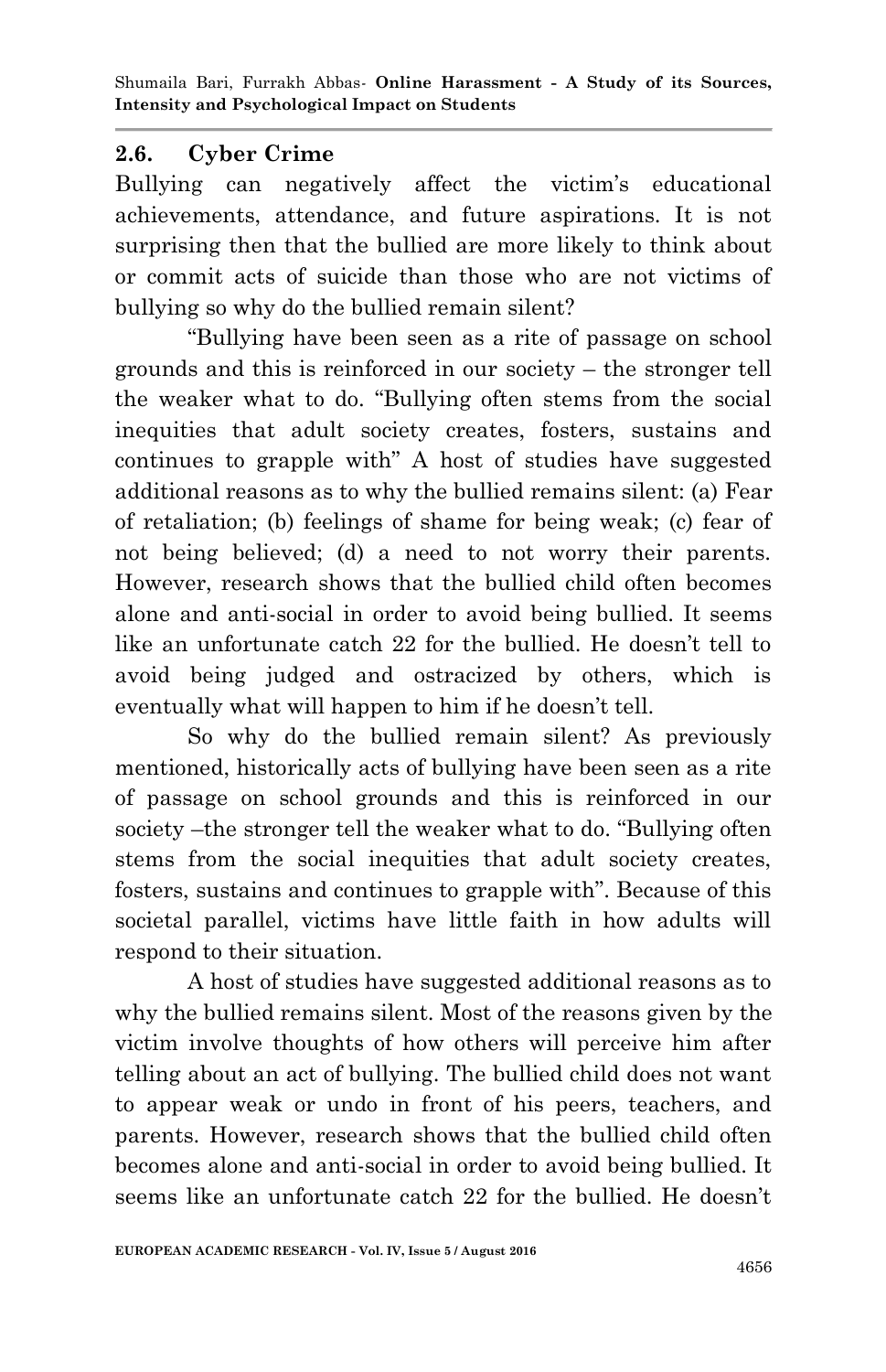tell to avoid being judged and ostracized by others, which is eventually what will happen to him if he doesn't tell. Linking the Bully and the Bullied The following section review is based upon the work of who explored the systemic patterns in bullying using his self-created School Life Survey (SLS) to measure bullying and victimization. Three systemic patterns emerged from the research: serial bullying, multiple victimization, and familial patterns. Serial bullying is based upon the premise that most of the bullying is perpetrated by a small number of bullies on a school campus.

He found that most often when a child was bullied, it was linked to one specific person. Chan noted that usually the identified bully was not harassing just one child, but a group of children. In his research, 12.4% of those studied were identified as serial bullies and were responsible for 69.2% of the overall bullying at school. Girl serial bullies usually have two to four victims; boys serial bullies have anywhere from two to fifteen. While mostly physically aggressive, serial bullies use a combination of ways to intimidate their victims. They usually have a reputation for intimidating characteristics and are easily more identifiable by school stakeholders because of this." **(Raywid, 2000)**

# **2.7. Bully and the Bullied**

Linking the Bully and the Bullied The following section review is based upon the work of Chan who explored the systemic patterns in bullying using his self-created School Life Survey (SLS) to measure bullying and victimization. Three systemic patterns emerged from the research: serial bullying, multiple victimization, and familial patterns.

# **2.7.1. Serial bullying**

"It is based upon the premise that most of the bullying is perpetrated by a small number of bullies on a school campus. He found that most often when a child was bullied, it was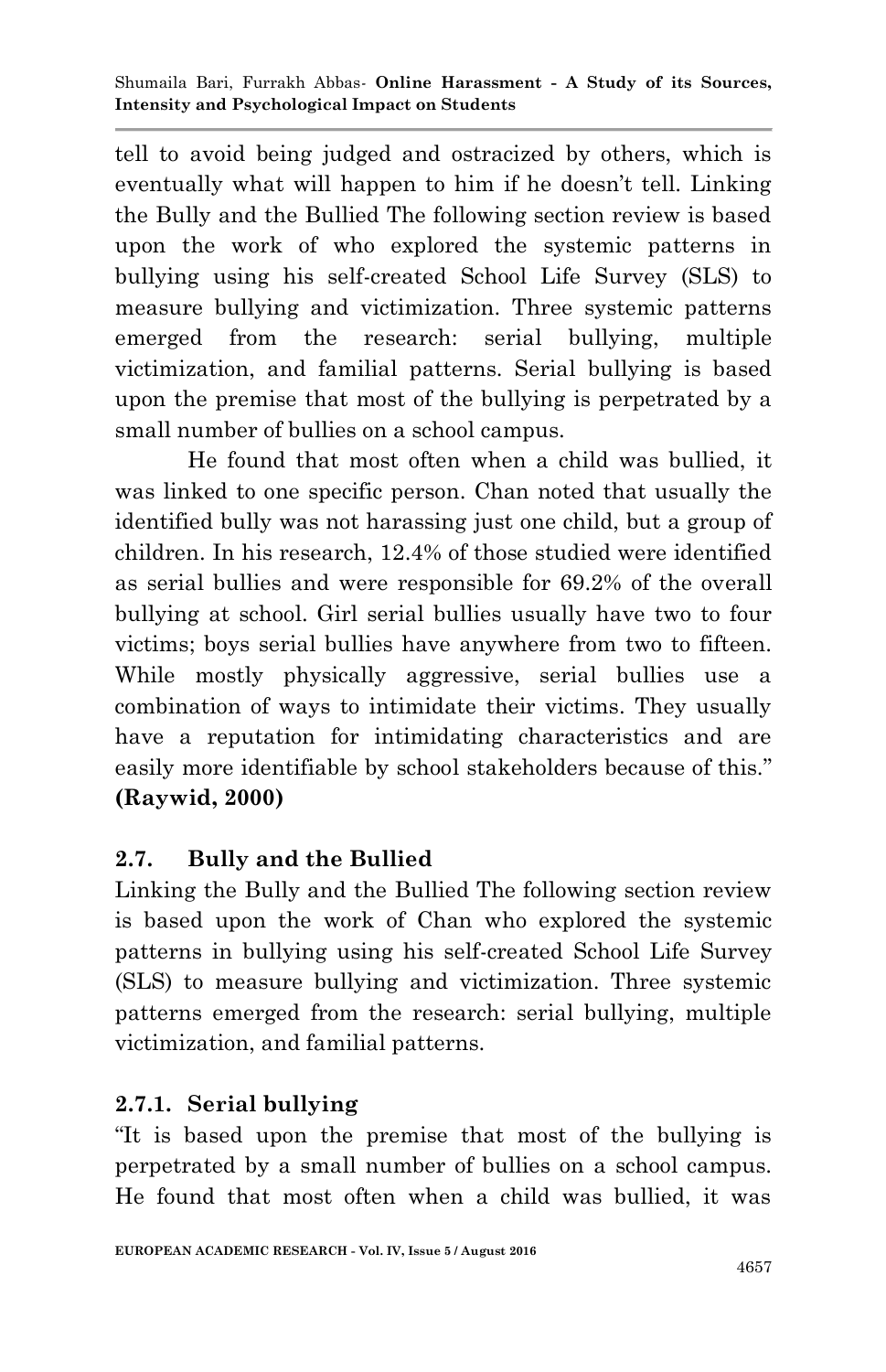linked to one specific person. **Girl serial** bullies usually have two to four victims; **boy's serial** bullies have anywhere from two to fifteen. While mostly physically aggressive, serial bullies use a combination of ways to intimidate their victims. They usually have a reputation for intimidating characteristics and are easily more identifiable by school stakeholders because of this.

This reinforces the need for proactive programs and policies on school campuses that direct students in responding appropriately to these types of situations. Goodstein (2007) refers to today's teens as totally wired in their daily lives. By totally wired, she describes today"s teens as continually leaving one form of media to go to another to complete everyday tasks. This sentiment has been similarly expressed by other researchers in the field of teens and social media.

However, recently some attempts have been made to explain Online harassment. Firstly, through a co relational research design, Mesch (2009) tested to what extent the *RoutineActivity Theory* can provide an explanation for victimization of Online harassment. This theory assumes that for deviant behavior to occur there must be a convergence in time and space of three minimal elements: a likely offender, a suitable target and the absence of a capable guardian (Felson and Clarke, 1998: 4). Based on a secondary analysis of the Teen and Parents survey conducted by the Pew and American life project (N=935), Mesch (2009) found support for the theory. She concludes that the risk of youth being bullied is higher for adolescents who have an active profile on social networking sites and participate in chat rooms.

These youth seem to be suitable targets. Furthermore, the results indicate that the absence of parents - i.e. capable guardians - in cyberspace, is related to victimization of Online harassment. Therefore, Mesch emphasizes the need for more parental mediation in order to prevent Online harassment. Hinduja and Patchin (2010b) recently published an abbreviated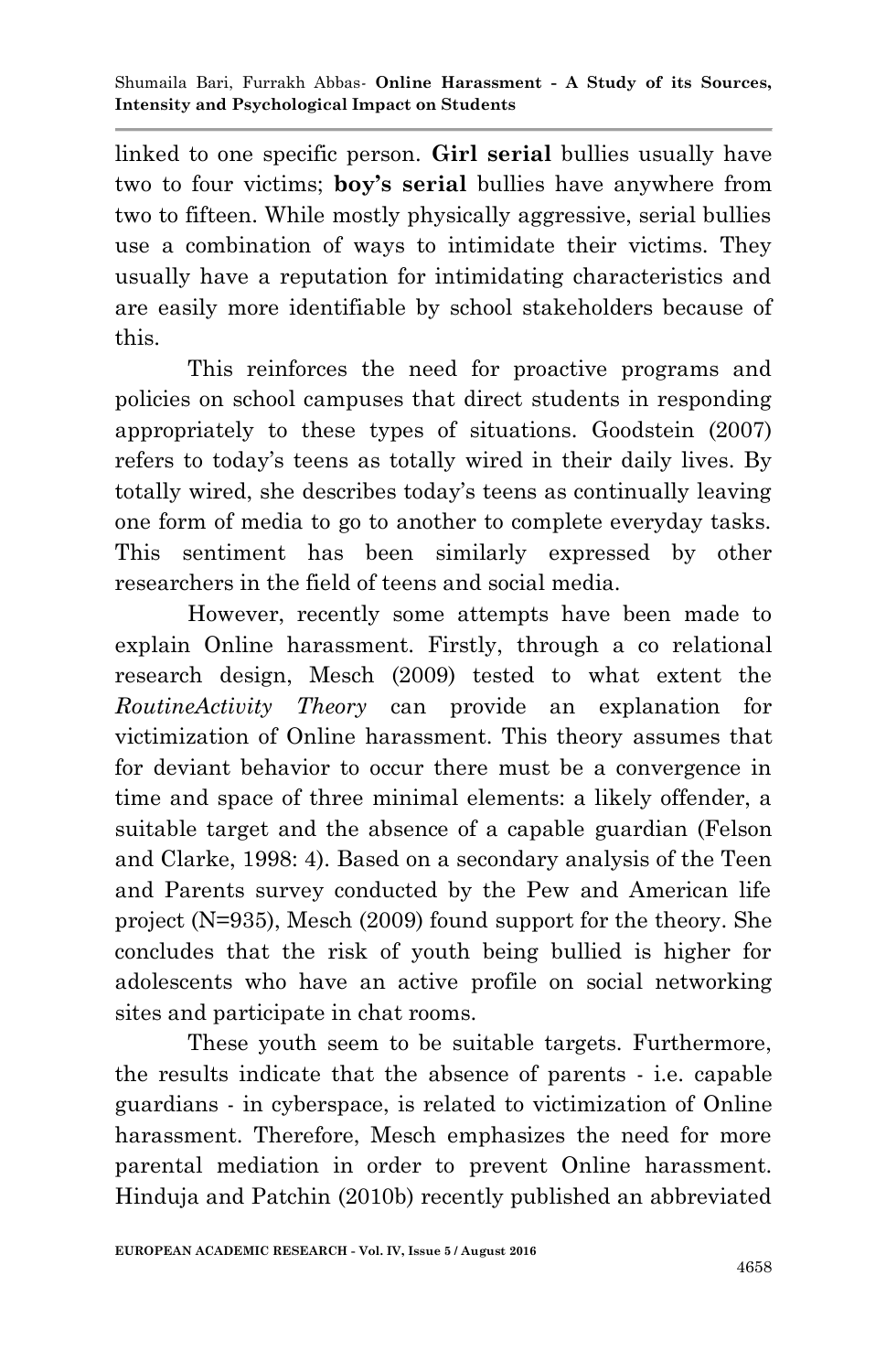version of a forthcoming article about strain theory as an explanation for Online harassment behavior. The primary question examined was: "are youth who experience strain more likely to engage in bullying?' (2010: 1). They conclude that youth who reported strain were more likely to participate in Online harassment.

The Internet is the telephone, television, game console, and radio wrapped up in one for most teenagers and that means it has become a major "player" in many American families. Teens go online to chat with their friends, kill boredom, see the wider world, and follow the latest trends. Many enjoy doing all of these things at the same time during their online sessions… the Internet lets them connect with friends, expand their social networks, explore their identities, and learn new things. Is it possible that too much adult attention is being given to Internet use by teens? Are adults putting too much emphasis on the impact technology is having on children"s personal and social development? Recent studies indicate that the answer to both of these questions is a resounding, no."**(Tani, Greenman, Schneider, Fregoso, 2003)**

# **2.7.2. Multiple Victimization**

Like the bully, these victimized children are quite often the adults know that they are not being treated well by other children. The third pattern in Chan"s research suggests that bullies don"t just happen; there is a familiar pattern in this type of aggression.

"When the names of bullies provided by the victims were collated, another pattern showed that there were about half a dozen cases in each school where children in the same family were named as bullies by their peers" Children tend to mirror that which they see at home. Those who witness aggression have a tendency to be aggressive and vice-versa. Understanding the systemic patterns that build a relationship between the bully and the bullied can assist school system in recognizing the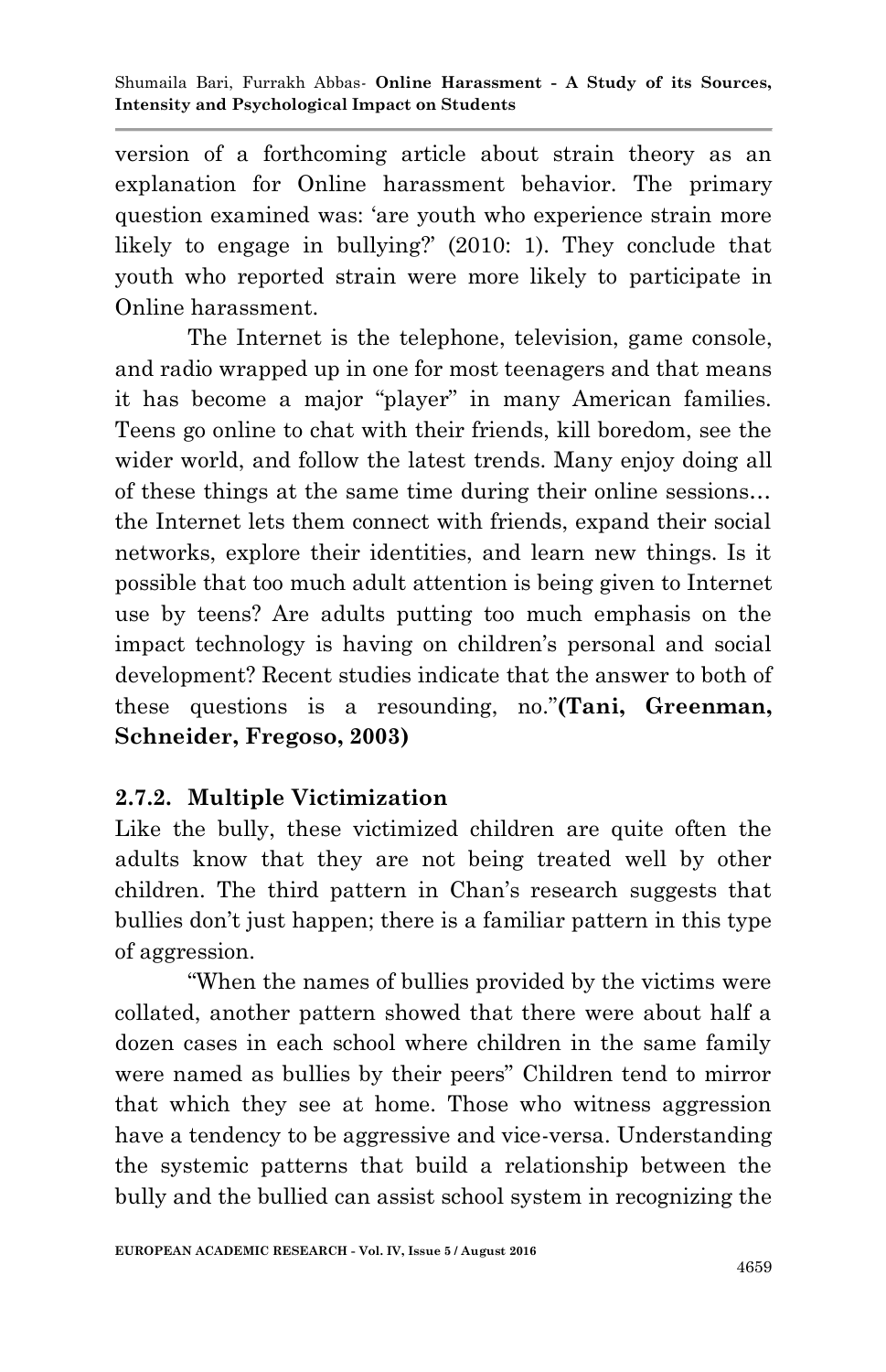warning signs of possible victimization and help to develop proactive strategies to address, what seem to be, small but identifiable groups on one's campus.

The second pattern to emerge from Chan's (2008) work focused on multiple victimization. "The converse of serial bullying is multiple victimization, that is, more than one perpetrator can converge on one victim". Thirty-five percent of those who had been bullied experienced multiple victimization. Those who are multiple victimized generally have some physical, behavioral, or social-cognitive feature that attracts bullies. This substantiates Kowalski"s, et al. (2008) provocative victim concept that was previously discussed. It has been suggested that those who are repeatedly victimized learn to develop coping strategies and blockade themselves from certain social situations.

These strategies might be exhibited by actions of selfexclusion, always reading a book, not joining in clubs or organizations, or not talking to others in class or social situations. By doing this, they seem anti-social and, therefore, are perceived by their peers as deserving of the abuse they receive from others. Like the bully, these victimized children are usually well-known on the campus and quite often the adults know that they are not being treated well by other children.

The third pattern in Chan"s (2008) research suggests that bullies don"t just happen; there is a familiar pattern in this type of aggression. "When the names of bullies provided by the victims were collated, another pattern… showed that there were about half a dozen cases in each school where children in the same family… were named as bullies by their peers" (p. 366). Children tend to mirror that which they see at home. Those who witness aggression have a tendency to be aggressive and vice-versa. The environment in which one grows and is fostered is a marker of the person one will become. "Growing up in a hostile, cold, and punitive household will not eliminate the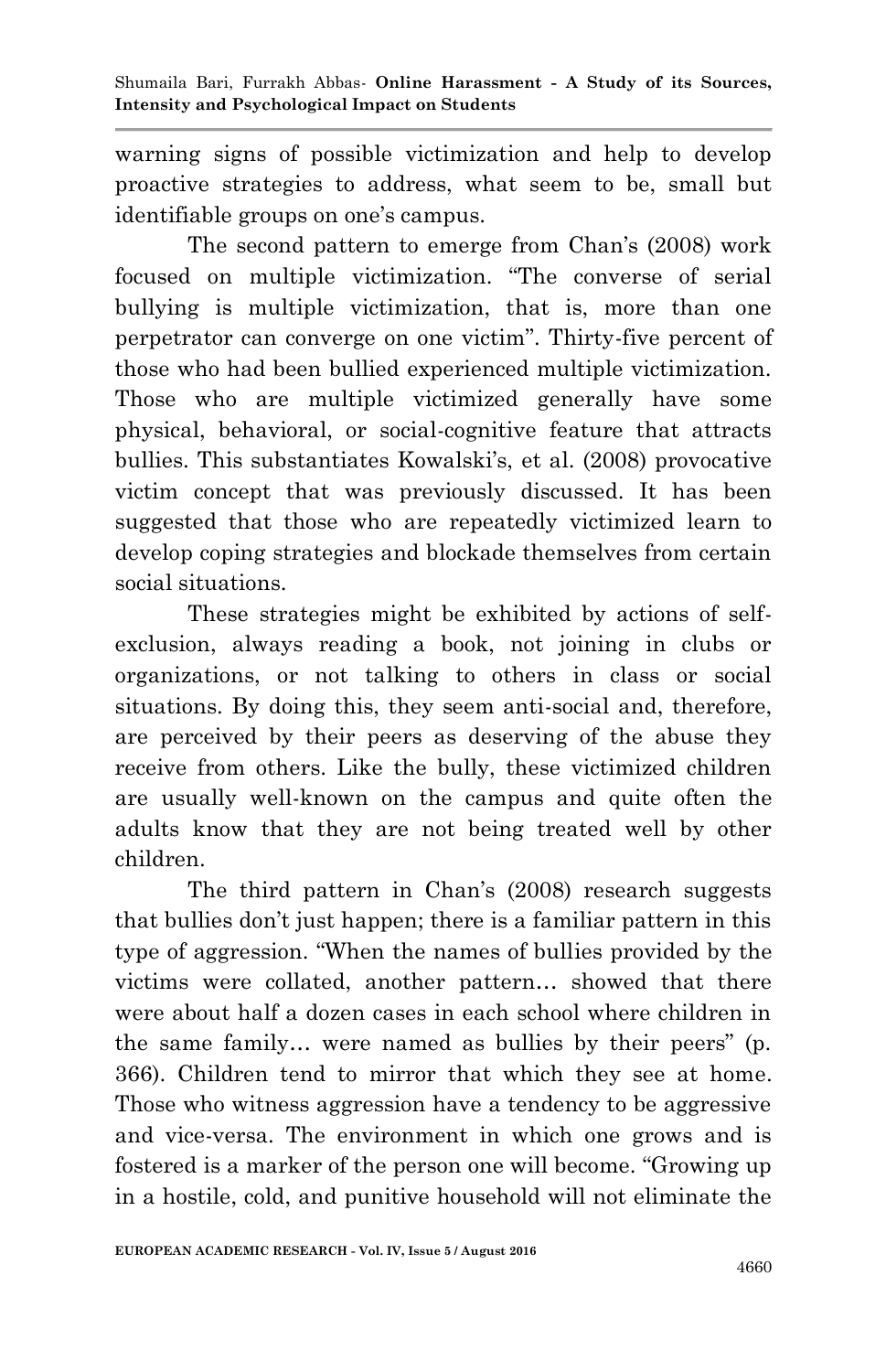possibility of a child becoming a decent, caring, responsible person; however, such an environment will significantly reduce the chances of it happening"

Chan"s (2008) research ties together the relationship between the bully and the bullied. Understanding the systemic patterns that build a relationship between the bully and the bullied can assist school system in recognizing the warning signs of possible victimization and help to develop proactive strategies to address, what seem to be, small but identifiable groups on one"s campus. While Chan addresses the bully and the bullied, he does not systemically judge how other individuals contribute to acts of bullying." **Chan's (2008)**

# **2.8. The Bystander**

The Bystander Coloroso refers to the bystander as the behind cast in an act of Online harassment. This cast can range in numbers from very small to quite extensive, depending upon the setting. This dual perception concerning adult coldness to incidents of bullying gives credence hence school systems, may not be responding aptly to incidents of bullying.

"How the bullying scene plays out is often decided by the bystanders and whether they take the side of the bully or the bullied. Of these cases, 81% of the incidents were reinforced by those who were there; 48% of the bystanders became active participants, and only 13% of the bystanders actually intervened. After the incident, the bystanders were often more sup portative and friendly towards the bully than the bullied. After the incident, the bystanders were often more sup portative and friendly towards the bully than the bullied. When bystanders are asked why they do not intervene, four reasons are most often given:(a) the bystander is afraid of getting hurt himself; (b) the bystanders is afraid of becoming a new target; (c) the bystander is afraid of doing something that will make it worse; and, (d) the bystander simply does not know what to do.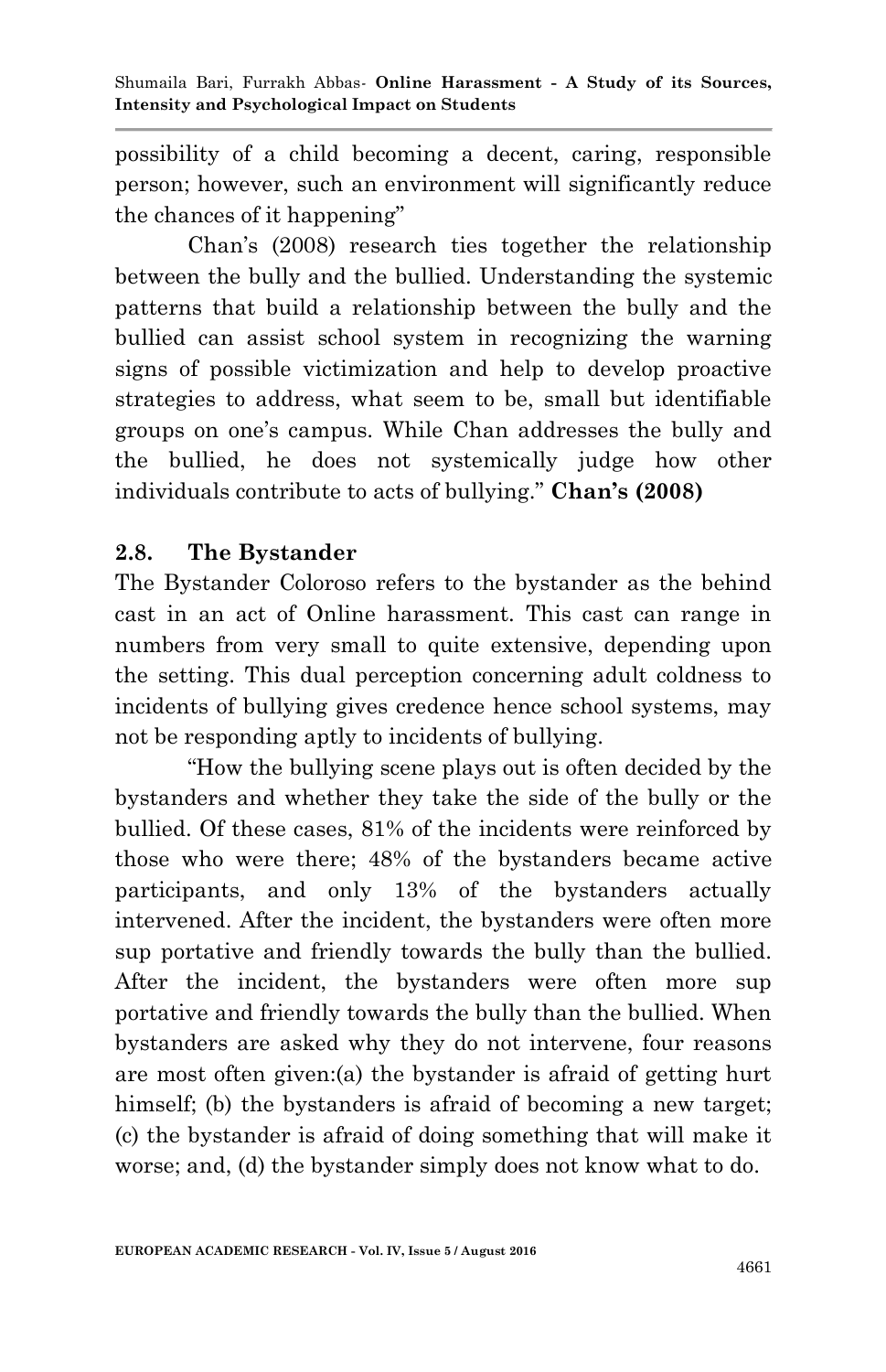Craig and Pepler (1998) feel that these are more excuses than legitimate reasons. They, along with, believe that repetitive witnessing of bullying causes bystanders to become desensitized and indifferent. This indifference or apathy is reinforced because the bystander"s sense of self-confidence and self-respect erodes with each act of bullying they witness. Eventually the bystander will understand the side of the bully more so than the bullied. Taking a more neutral view, Underwood (n.d.) states that "many children do not have the self-confidence or skills to stop bullying on their own and should not be expected to do so" (Slide 20). This reinforces the need for proactive programs and policies on school campuses that direct students in responding appropriately to these types of situations.

If the bystander didn"t want to or could not stop the incident himself, why did not tell an adult? Their reasons for not telling mirror those of the bullied victim. Studies suggest teens feel teachers do not appropriately react when told about acts of bullying on campus, nor do they feel teachers react harshly enough when they, themselves, witness and respond to acts of bullying in their own classrooms. This dual perception concerning adult unresponsiveness to incidents of bullying gives credence to the concern that adults/teachers, hence school systems, may not be responding appropriately to incidents of bullying. To respond appropriately to incidents of bullying, school counselors, administrators, teachers, and other vital members of the school and school system need to establish a school climate in which bullying is understood and addressed a climate of respect and caring. Proactive school programs that focus on building a sense of belonging for all students, address character education, and teach conflict resolution are the answer.

This seems easy enough. Aren't schools supposed to do this anyway? The barrier is that to develop and continue these programs takes time, money, and continues effort. Proactive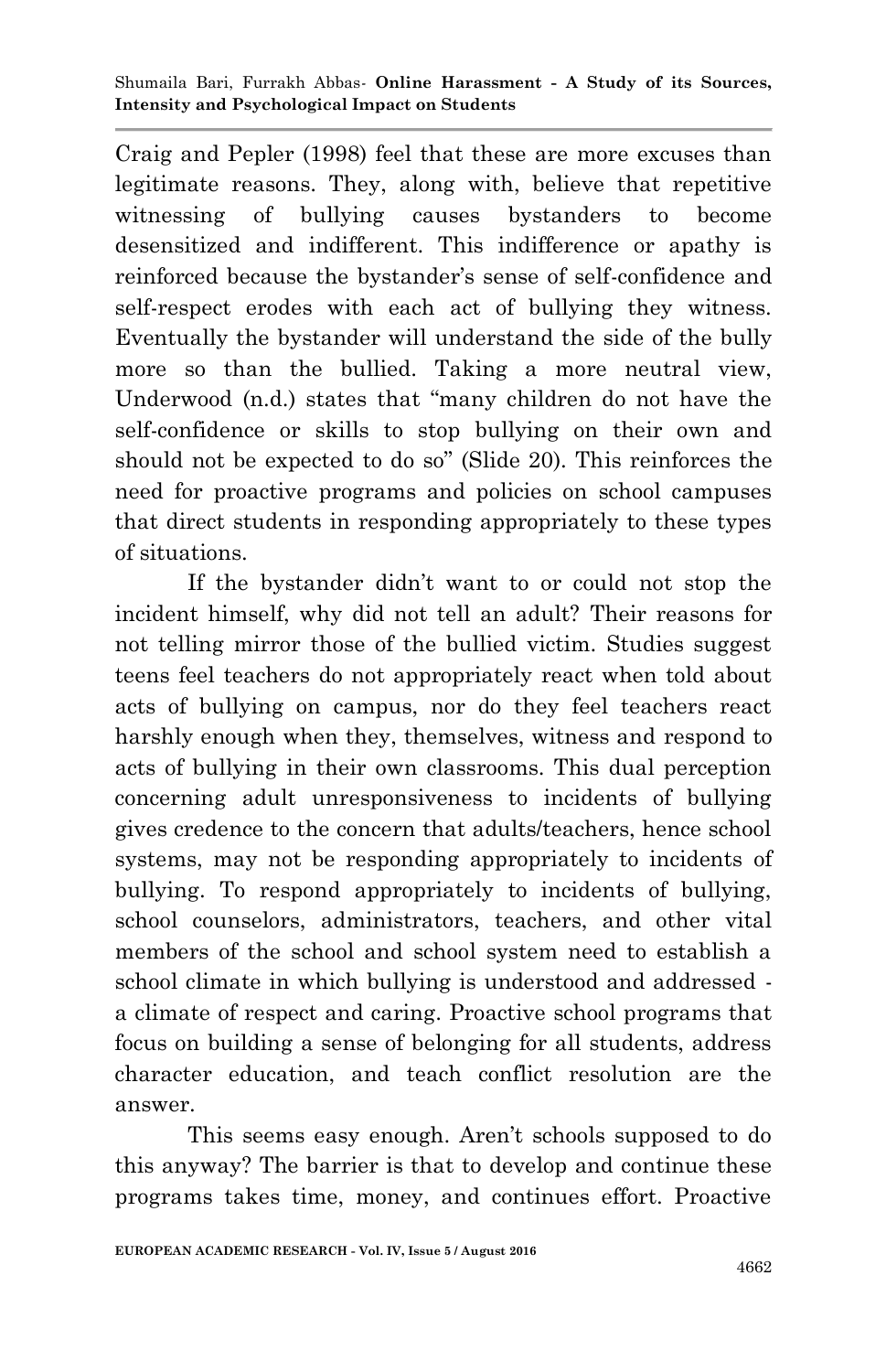measures are usually developed by schools after reactive measures have taken place. This is exactly what has happened in school response to bullying." (**The Bystander Coloroso, 2003)**

## **2.9. Cyber stalking**

Cyber stalking is a different phenomenon. Traditional bullying is the root of Online harassment.

Bullying has not been taken seriously when kids are involving in it and it will be said "kids will be kids" Gyms, locker rooms, class are the most places where bullying take place they should be monitored by authority of organization. For many years the phenomena of bullying were not researched well.

"Where internet ends or where it begins it is difficult to explain. Therefore, to help cybercrime, Internet privacy and cyber-abuse lawyer and creator of www.stopOnline harassment.org will be followed it explains Online harassment as when a child has been tormented, threatened, harassed, humiliated, embarrassed or otherwise targeted by another person on internet When someone intentionally inflicts, or attempts to inflict, injury or discomfort upon another.

There is no consensus about the age on which Online harassment perpetration peaks. Some studies find that Online harassment peaks at late adolescence - 15 years and older while other studies suggest that Online harassment perpetration peaks at early adolescence, 12 to 15 years Furthermore, existing studies do not offer a clear view on gender differences. Several studies find that girls are cyber bullies more often while other studies find the opposite Nevertheless; the literature is clear about the fact that girls use different forms of Online harassment than boys. Boys are said to use direct forms of Online harassment, such as name calling, more often than girls. Girls use indirect forms of Online harassment.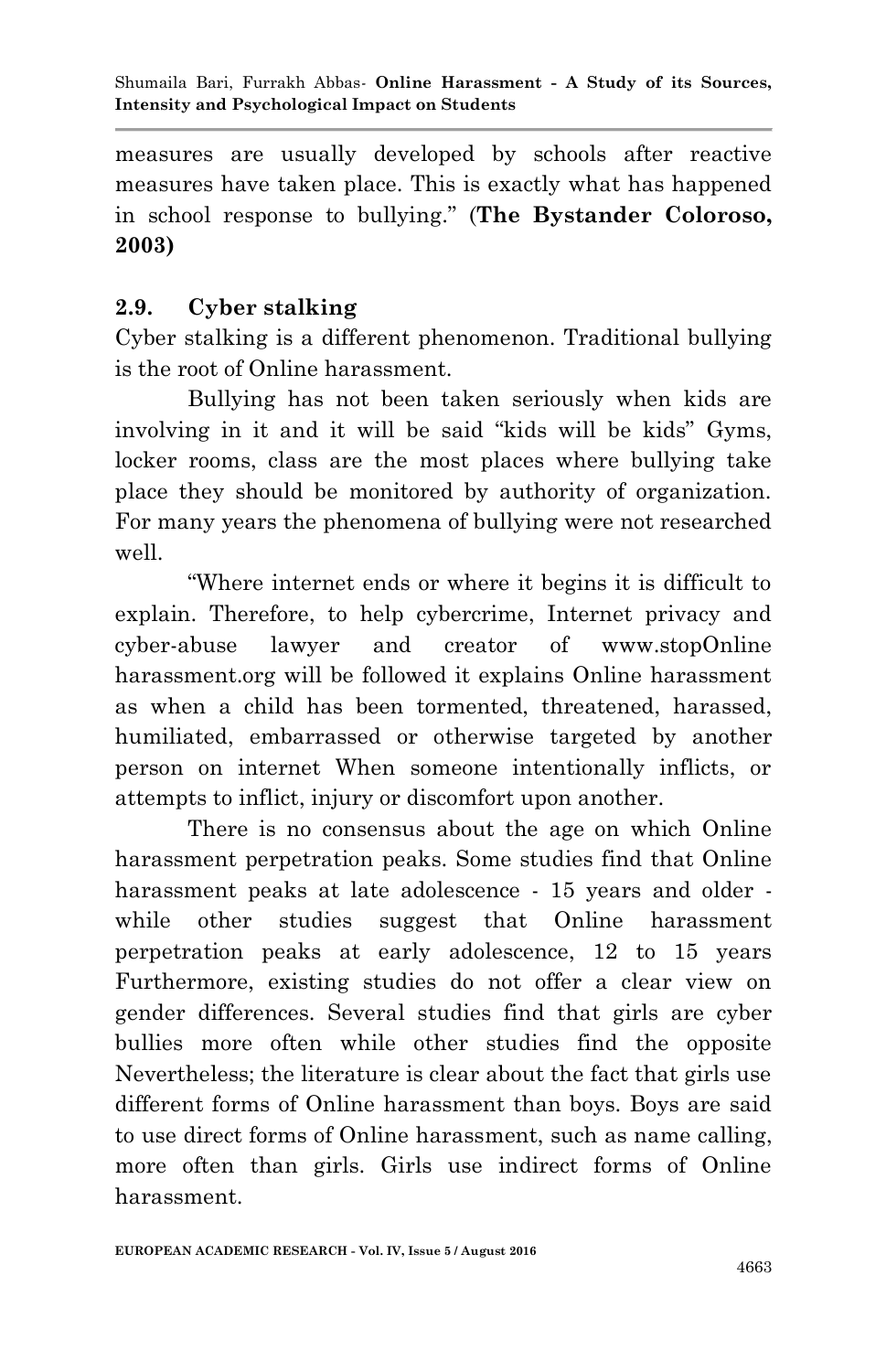On average, cyber bullies spend more time on the internet than those who do not bully. Moreover, they mainly use internet applications that are meant to communicate with others. Parents of cyber bullies seem to be less involved with the internet behavior of their children than parents of non-cyber bullies In addition; parents of cyber bullies exert less control over the behavior of their children in cyberspace than parents of non-cyber bullies. Moreover, research suggests that the bond between cyber bullies and their caregivers is weak, compared to the bond between non-cyber bullies.

The Power Hungry and Revenge of the Nerdsare often grouped together as their motives and responses are similar. The Power Hungry can be likened to the typical offline bully. These bullies want to feel strong, hurt others, and wield terror. It is important to them that someone else knows about their acts of bullying. They are proud of what they are doing, and if responses from others do not satisfy them, they will escalate their bullying into bigger and meaner acts. This blends with the Revenge of the Nerds, because the online Power Hungry represent those who are often bullied in a regular school setting. Offline, they are weak, small, heavy, geeks, handicapped and a host of other words used to describe those who are not recognized as cool at school. Online, they are powerful and possess greater technical strengths. The Power Hungry and Revenge of the Nerds are the most dangerous types of online bullies. Their bullying is personal to them, and they tend to target one victim repetitively. They get a kick out of being strong. This makes them the hardest for school systems to discipline and their acts of bullying are often untraceable.

However, when they are caught, it can be understood that they meant to do what they did mean Girls. Mean Girls bullying is usually done by a group who are looking for something to do and do not care that they may hurt others while doing it. They are trying to entertain themselves; trying to be funny at the expense of others. They want the recognition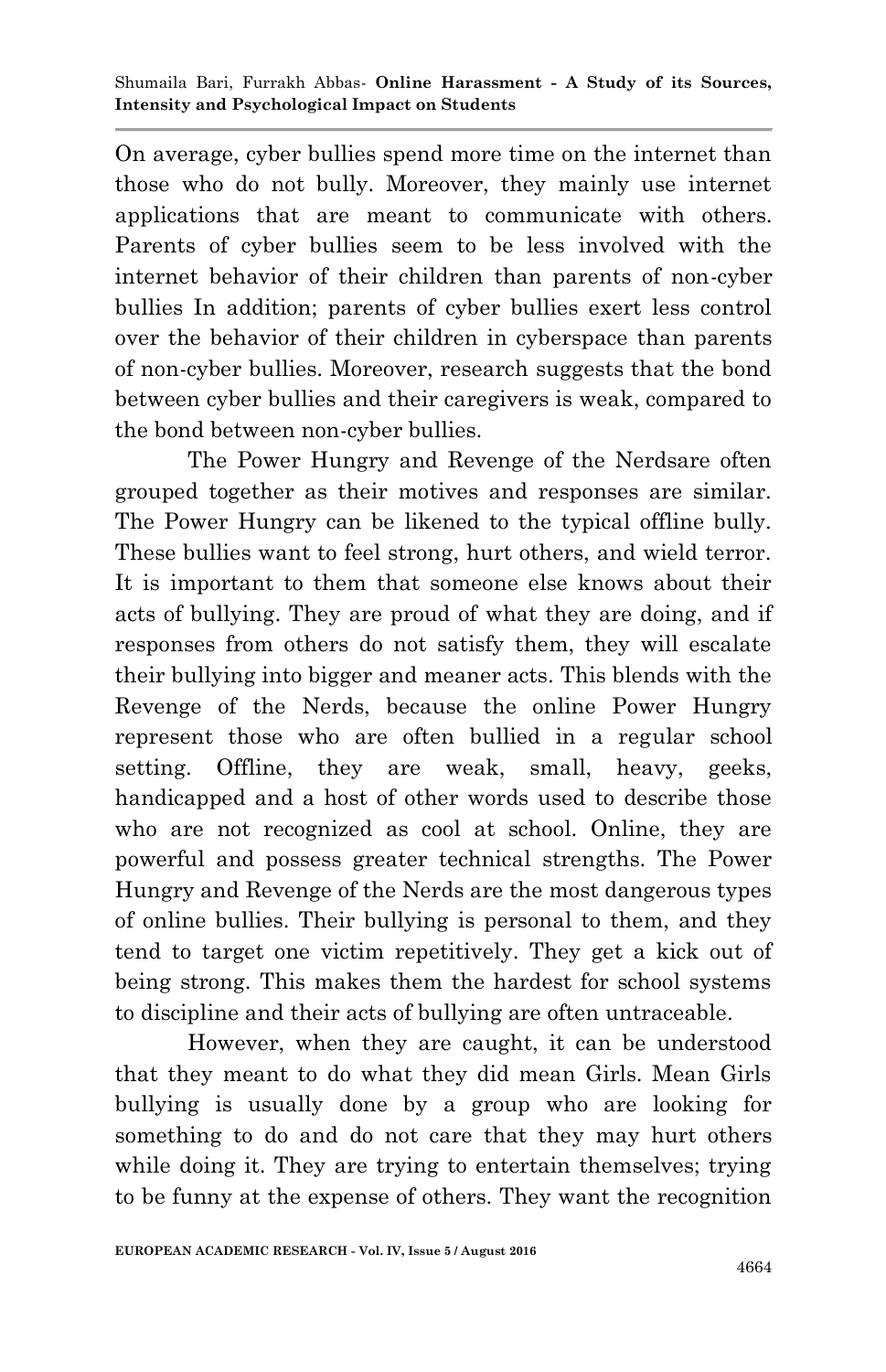for bullying others and want to be seen as a power online. This can be equated to typical cliques that walk the halls of school daily across the nation. They are identifiable because of who they are, what they believe in, and who they will allow to join in their group. If they get attention from others, their activities grow. If they do not, they tend to stop or find another way to gain popularity for their group"**(Aftab, 2008)**

# **2.10. Impact of Online harassment**

This fear often causes victims to keep the incidents of bullying to themselves, as they fear more retribution from those who are bullying them. It is defined as a negative action.

"There behaviors become aggressive. The rash of school violence, high profile crime has been increased by this. While aggression among US youth was increasing in 2001.The following facts were garnered from their data analysis: 29.95% reported moderate or frequent involvement in bullying; 13% as the bully and 10.6% as the bullied. 10.6% bullied others infrequently. 8.8% bullied once a week or more. 8.5% experienced bullying infrequently. 8.4% experienced bullying once a week or more. Males were more likely than females to be the bully and the bullied.

Those who bullied or who were bullied demonstrated poorer psychological adjustment than those who were not involved in acts of bullying. Just as Willard (2007) took the privilege of using the term Internet as an "all-encompassing term to cover current and emerging information and communication technologies" so will the reviewer for the purpose of this research. It is not enough to just use the term without some appreciation of what it entails. What are these current and emerging technologies that are being used for Online harassment; how are teens using them? To address these questions, it is necessary that one first understands the degree to which the Internet is used by minors and the magnitude of the Internet in their daily lives.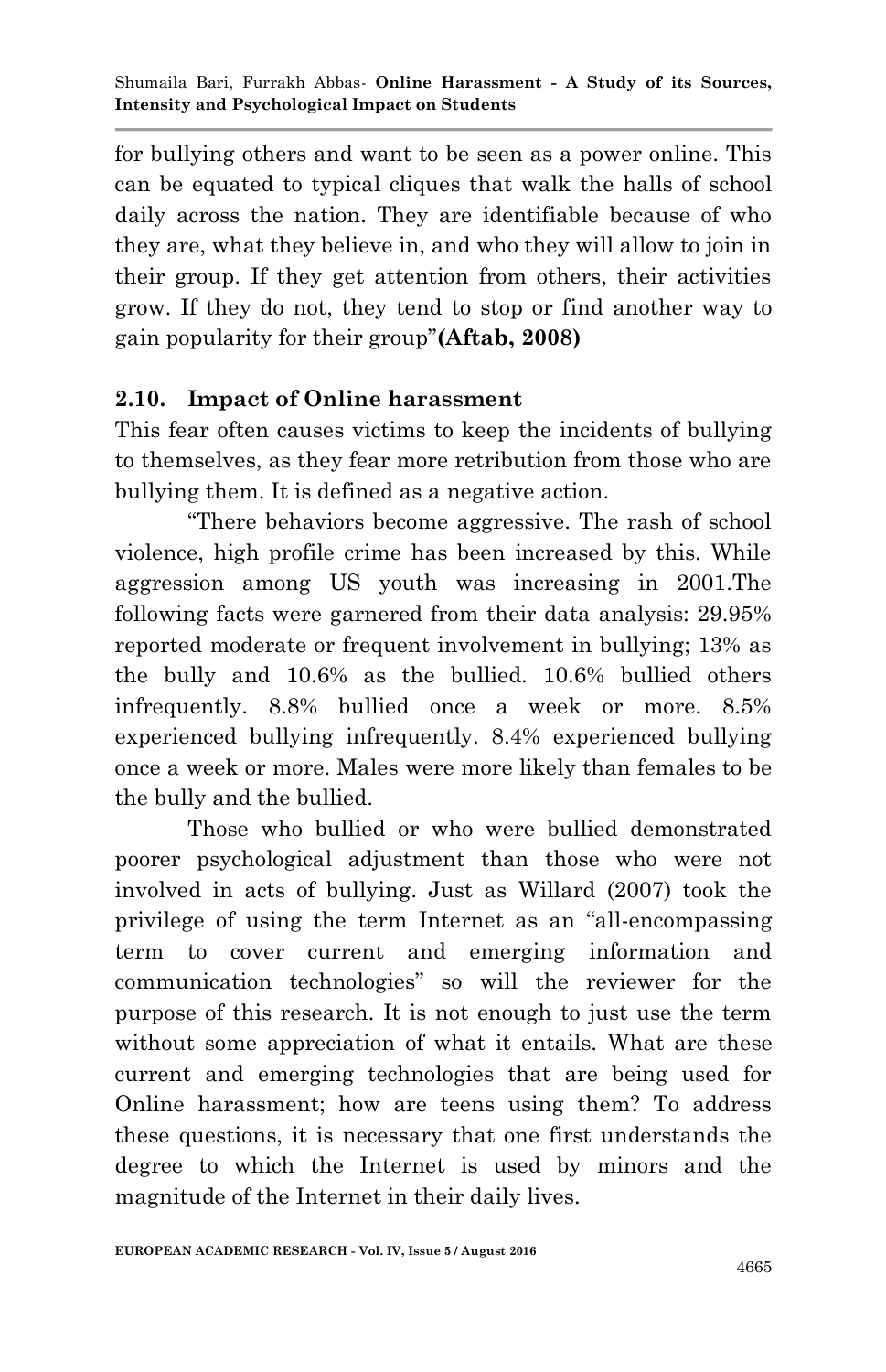Goodstein (2007) describes the phase of adolescent development of teenagers today as being not much different from past generations. While time periods and settings may bring different issues, teens have always wanted "to figure out who we were apart from our families, through our friendships, boyfriends, and the music we listened to… most of us experienced the similar impulsiveness, invincibility and highs and lows otherwise known as teen angst". Teens have constantly wanted acceptance for who they are and what they believe.

Goldstein believes that the biggest distinctions by generation are the means and media through which teens have tried to gain this acceptance. These means are generally what differing generations see as generational gaps. It is interesting to note that the generational gap between today"s youth and the previous generation is The Vengeful Angel. These types of online bullies target those they feel are victimizing their own person or others, and they want to get back at them. The problem initially begins somewhere else, and the vengeful angel retaliates online. The twist is Vengeful Angels do not view themselves as bullies, but as defenders of others, even though they doing to others what they do not like done to them. Generally, no one knows the identity of the Vengeful Angel except maybe a close friend or two who are aware of the whole situation.

This type of online bully is the easiest for schools to help. Vengeful Angels needs to understand that no one should take justice into their own hands; they are not doing good by harming others. The old adage that two wrongs do not make a right fits well in this scheme. School officials should focus on the core reasons as to why the Vengeful Angel retaliated. Once the true motives are identified, Vengeful Angels can be given alternate ways to respond. If appropriate, school officials can step in to alleviate the problems through authorized means." **(Beale, A.V., & Hall, K.R. (2007, September/October)**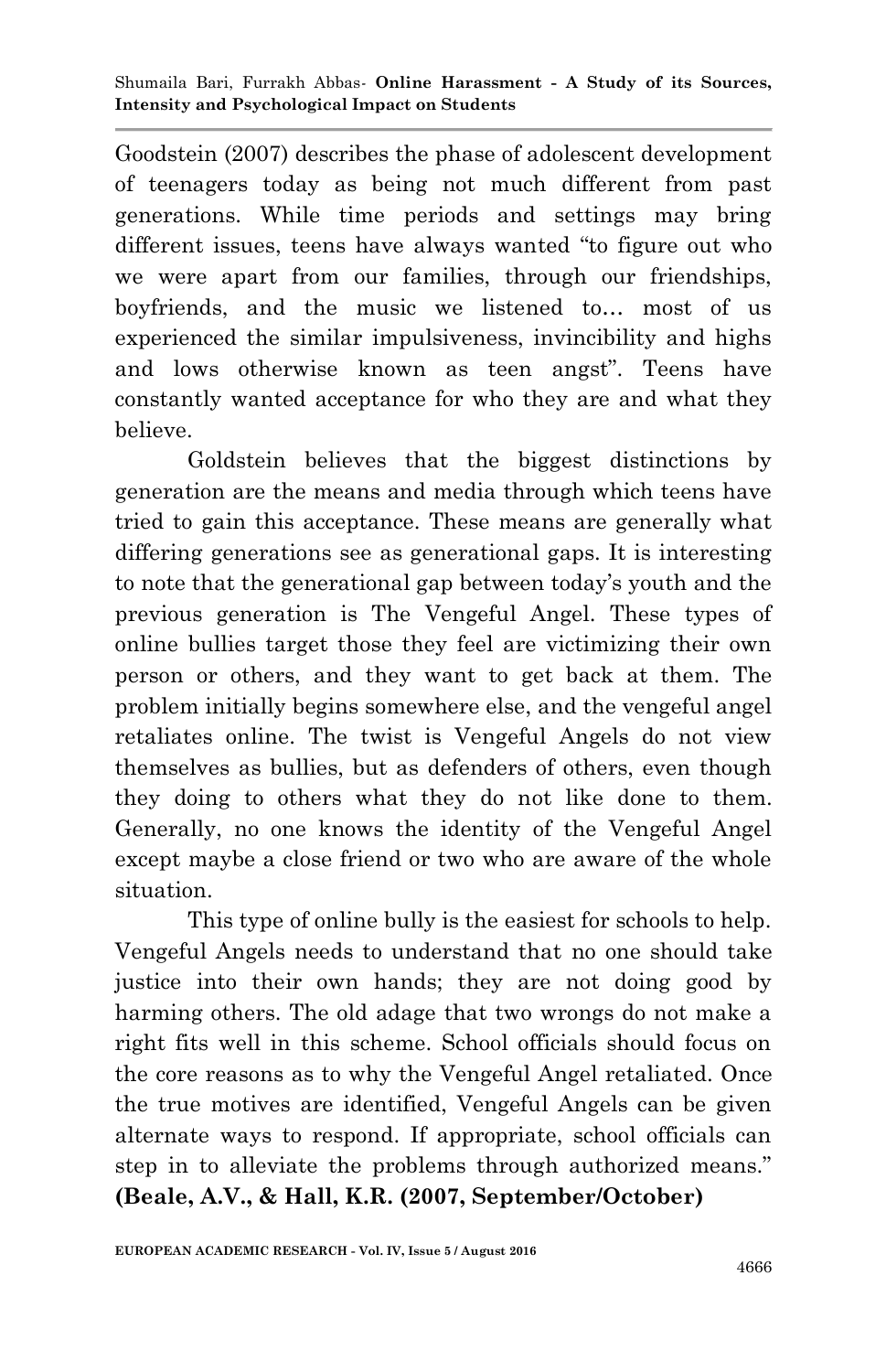### **2.11. Addressing the Issue of Online Harassment**

Initially, school systems responded to the tide of school violence after the 1990s by implementing zero tolerance policies, imposing student dress codes and IDs, and initiating random metal searches of students and lockers in schools across the nation. Within a few years, the public began to question the overuse and strictness of zero tolerance policies. Were students being harmed by the practice of the very policies that were put into place to protect them? Current studies do not indicate educators still do not fully understood the impact of traditional bullying on the bully, the bullied, and those who witness these acts, nor have sufficient steps been taken to address these inadequacies.

Much work needs to be done to teach educators the differences between acts of bullying and what is just seen as part of growing up. Do we too often take for granted, for example, that the popular kids will make fun of the nerdy kids? Have educators become desensitized to acts of bullying because to address all of them would be to acknowledge the problem exists? It seems that a lack of knowledge and preventative measure on the part of the school system are in the forefront for both traditional bullying and Online harassment. How is it expected that something as new as Online harassment will be addressed when traditional bullying, which has been around as long as students have been in school, still has not been harnessed? Perhaps it is through their similarities, not their differences that connections will be made to address both issues.

There are four basic elements of Online harassment which are as follows below:

## **2.11.1 Imbalance of Power**

"Males are more pretend to bully strong. They repeat their act of bullying many times in many serious cases. They usually target race and gender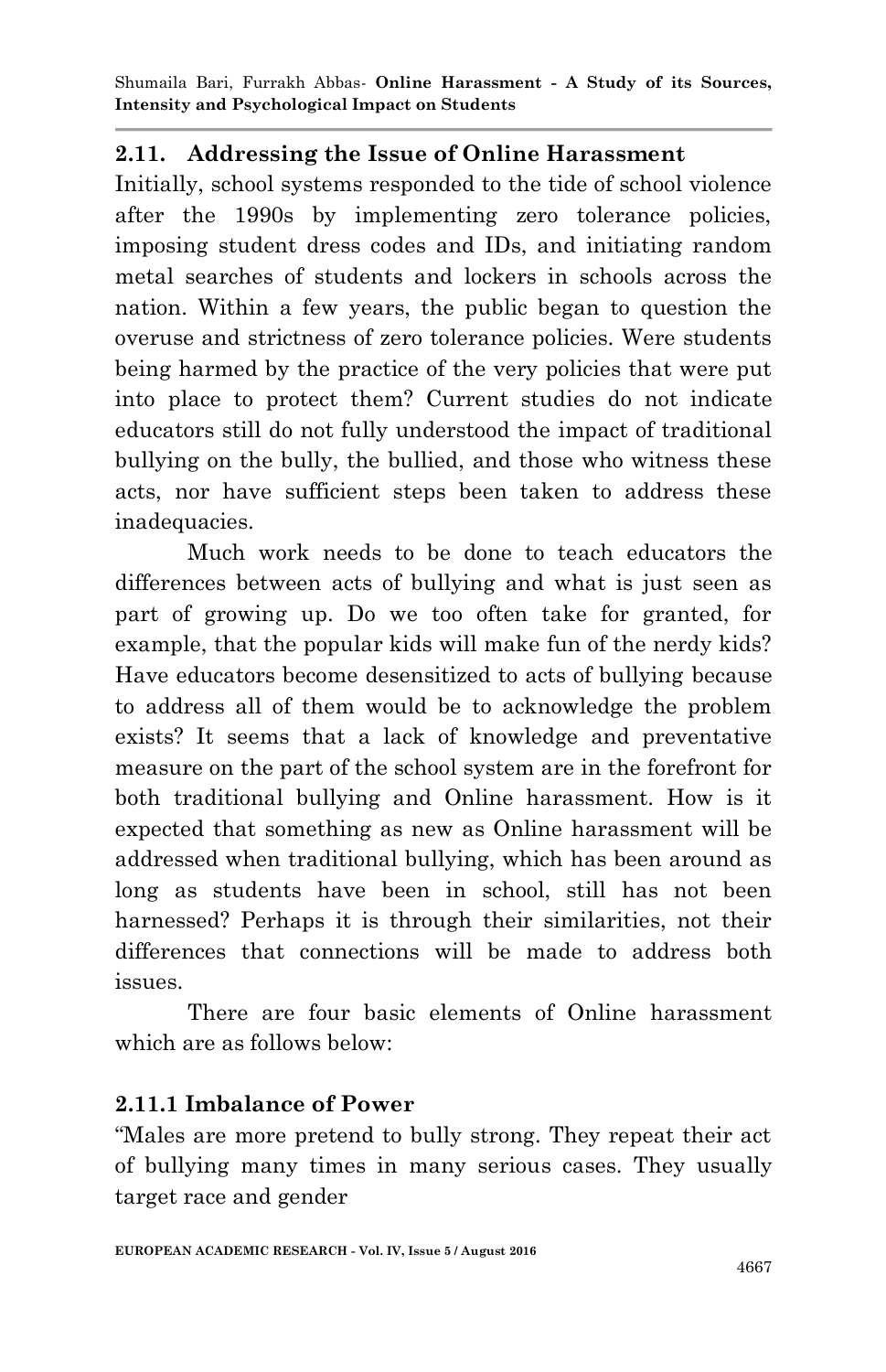### **2.11.2. Intent to Harm**

The bully usually give pain also with bullying. Pain may be physical, emotional or verbal. They take pleasure when they expect the action to hurt.

## **2.11.3. Threat of further Aggression**

When victims are picked, they know that the attack upon their person, no matter what form it takes, will not be a onetime thing. Victims are usually selected because the bully knows that they are easy targets.

### **2.11.4.Terror**

The bullied know that they will be bullied again. This promotes a sense of fear that grows with each attack upon their person. They become trapped within the cycle of violence that bullying creates. This fear often causes victims to keep the incidents of bullying to themselves, as they fear more retribution from those who are bullying them."**(Handuja&Patchin, 2008, p. 127).**

## **3. RESEARCH METHODOLOGY**

## **3.1. Target Population**

It includes all teenagers who are affected from Online harassment, who use internet on daily basis.

## **3.2. Sampling Techniques**

The in depth interview procedure for this study will be limited to our university only but we connected to subjects by using social media i.e. Facebook which are effected from Online harassment. Share data and questionnaire with them, and random sampling throughout our university.

## **3.3. Sampled Population:**

The sampled population for this research is the students of undergraduate at COMSATS University Lahore.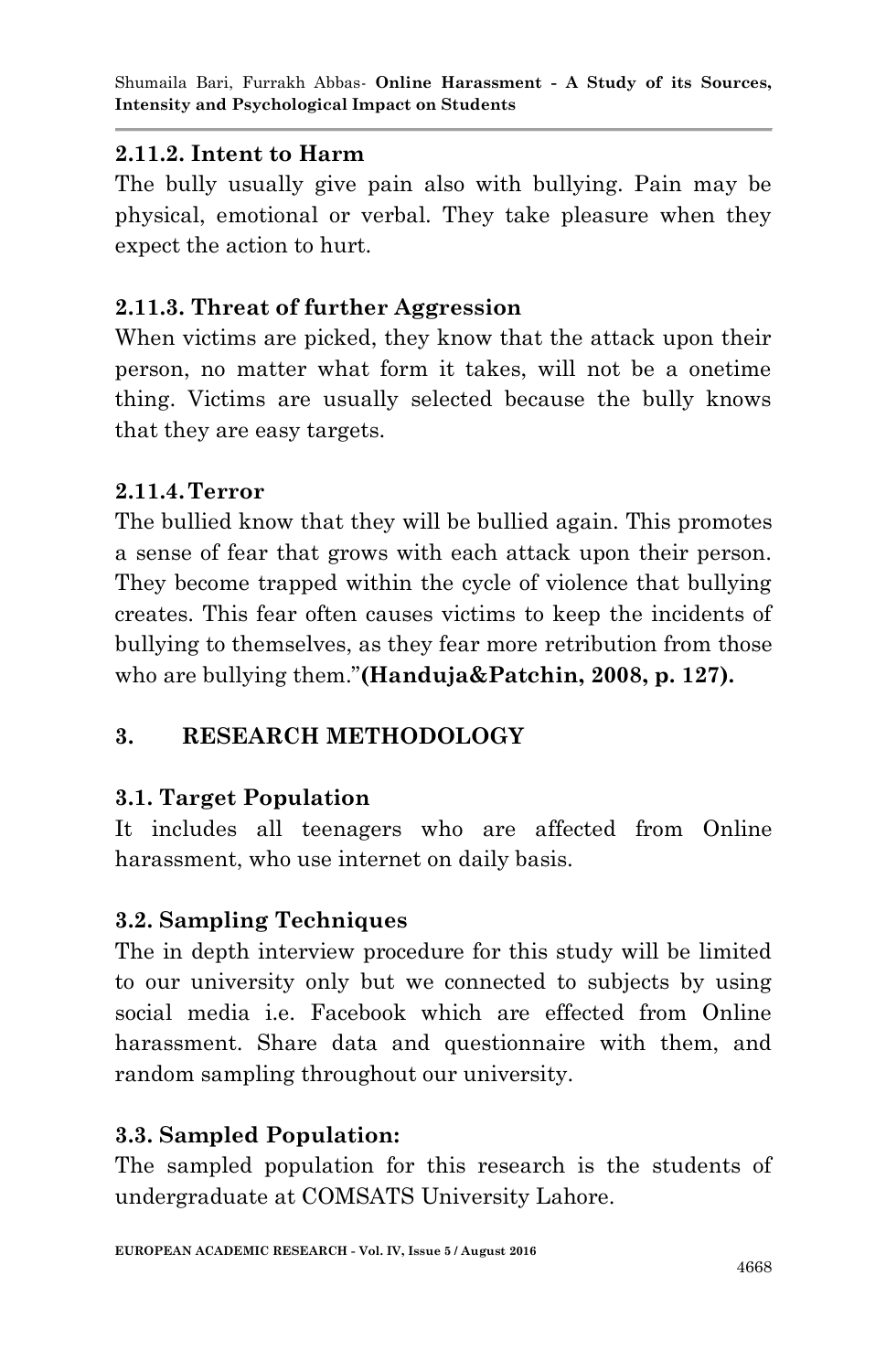## **3.4. Sample Size:**

The respondents of this research are 150 students of undergraduate at COMSATS University Lahore.

# **3.5. Data Collection Tool**

SPSS, Mini tab, Microsoft excel are used to collect and preserve data because these software can store a huge amount of data and these secure, so these software are used to assemble data.

# **3.6. Validity of data Collection Tool**

All data questionnaire, interviews and mock interviews were according to the understanding of subjects. The vocabulary used in simple and understandable.

# **3.7. Data Analysis Tool**

All the data and information according to research is quantitative, all the data will be uploaded and analyzed on MS excel.

# **3.8. Research Settings**

Research setting in kept natural. This research is conducted online via social media.

## **3.9. Inclusion Criteria**

Approximately five students from all departments of comsats Lahore were taken as sample. So our sampled population was according to our hypothesis, they are much affected from Online harassment.

# **3.10. Exclusion Criteria**

The sampled population and other people from all around the world according to the collected data they are more social online on different sites so they are also very affected from this evil.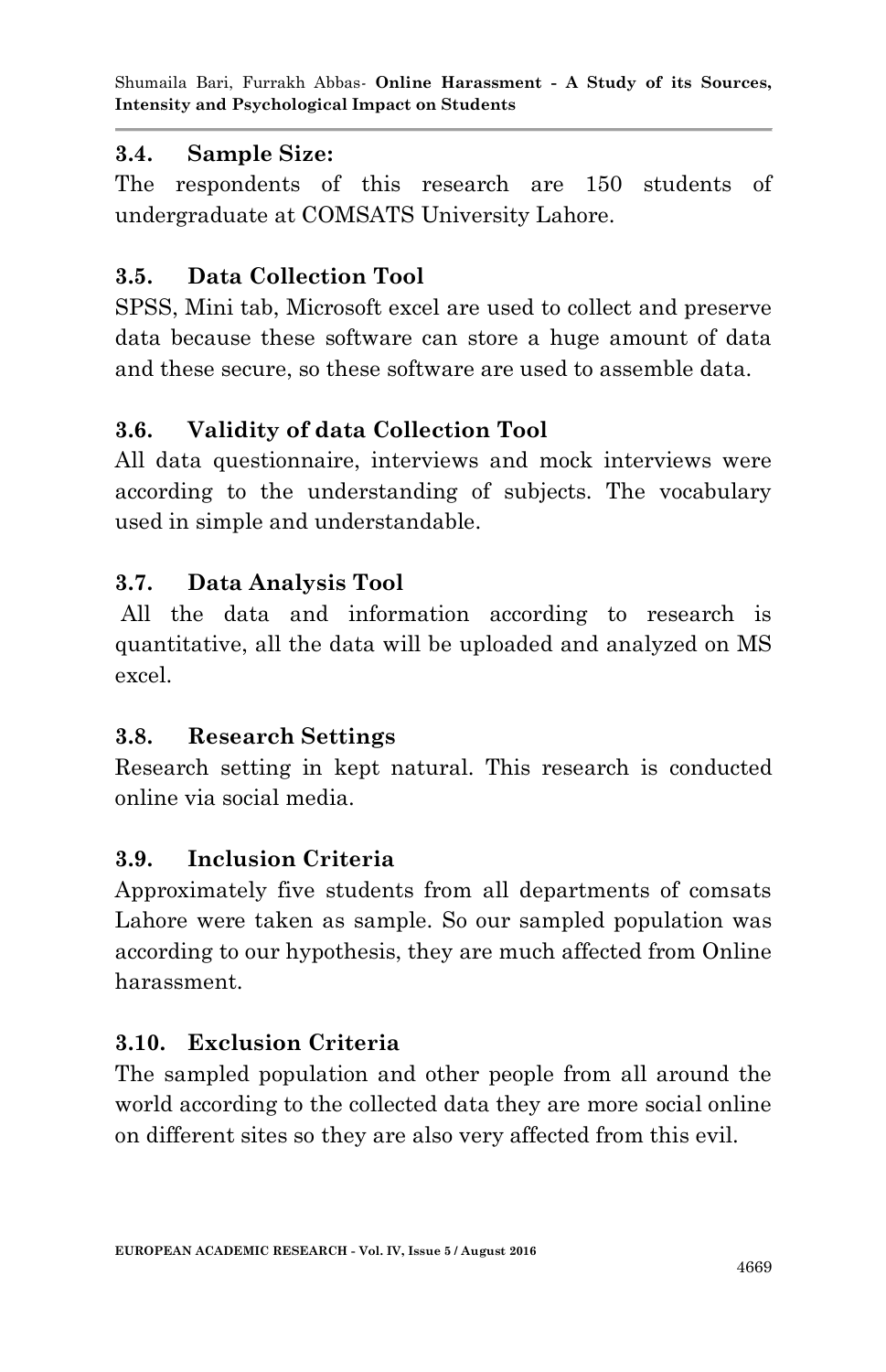### **4. DATA ANALYSIS:**

The aim of this research is to learn about the views of users of social websites on the practices of harassment and Bullying online.

In answer to the question People do Online harassment 38.9% response is for enjoyment, 25.9% to hurt someone, 18.5% for time pass, 11.1% for agencies and 6% others.

| Options         | $\frac{0}{0}$ | Mean | Median |
|-----------------|---------------|------|--------|
| For time pass   | 18.5          | 20   | 18.5   |
| For enjoyment   | 38.9          |      |        |
| For agencies    | 11.1          |      |        |
| To hurt someone | 25.9          |      |        |
| $_{\rm)thers}$  |               |      |        |



#### **Table1 Figure**

Error! No text of specified style in document.**-1**

In answer to the question To which school of the university do you belong 67.9% response is school of engineering, ,17.5% school of computing, 4% college of health and nursing and 4% for liberal arts.

| Options               | $\%$ | Mean | Median |
|-----------------------|------|------|--------|
| School of engineering | 67.9 | 25   | 10.75  |
| School of computing   | 17.5 |      |        |
| college of health     |      |      |        |
| Liberal arts.         |      |      |        |
|                       |      |      |        |



#### **Table 2 Properties All 2 Figure Error!** No

text of specified style in document.**-2**

In answer to the question Penalty for perpetrators of Online harassment 32.7 % there account should be reported, 30.9 % they should be arrested, 29.1 they should be fined, 7.1% forgive them.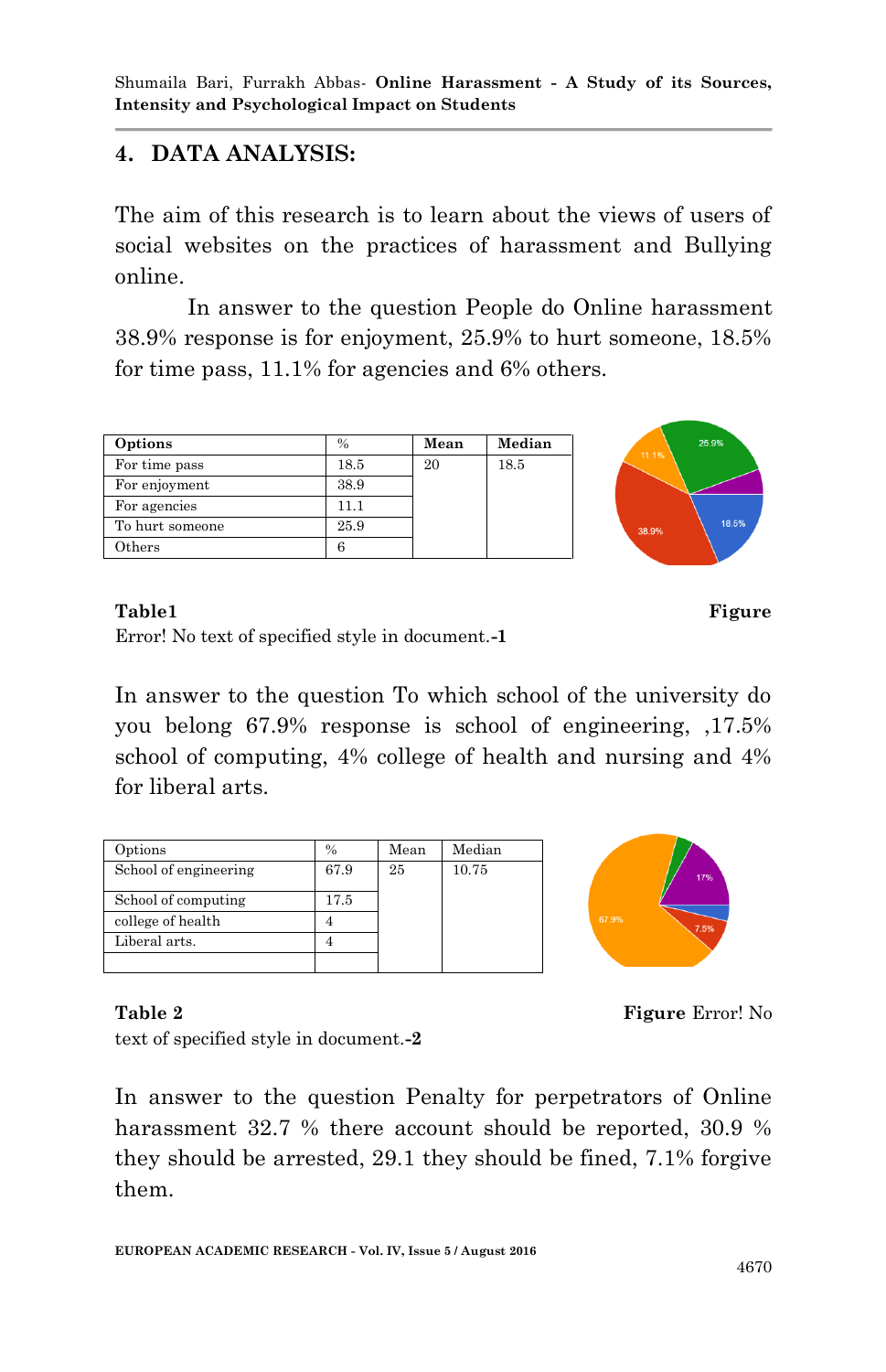| options                          | $\frac{0}{0}$ | Mean | Median |
|----------------------------------|---------------|------|--------|
| their<br>should<br>be<br>account | 32.7          | 25   | 29.5   |
| reported                         |               |      |        |
| they should be arrested          | 30.9          |      |        |
| they should be fined             | 29.1          |      |        |
| Forgive them.                    | 7.1           |      |        |
|                                  |               |      |        |



**Table 3 Figure Error!** 

No text of specified style in document.**-3**

In answer to the question Think before you click 32.7% reporting to ISP 30.9% by blocking 25.5% by ignoring 10.9% don"t know.

| options          | $\frac{0}{0}$ | Mean | Median |
|------------------|---------------|------|--------|
| reporting to ISP | 32.7          | 25   | 28.2   |
| by blocking      | 30.9          |      |        |
| Ignoring         | 25.5          |      |        |
| don't know       | 10.9          |      |        |
|                  |               |      |        |



**Table 4** Figure Error!

No text of specified style in document.**-4**

In answer to question On which sites you experience Online harassment 57% response is for facebook,26% for chat rooms,15% search engines,3% twitter.

| options        | $\frac{0}{0}$ | Mean | Median |
|----------------|---------------|------|--------|
| Facebook       | 57            | 25   | 41.5   |
| chat rooms     | 26            |      |        |
| search engines | 15            |      |        |
| Twitter        |               |      |        |
|                |               |      |        |



text of specified style in document.**-5**

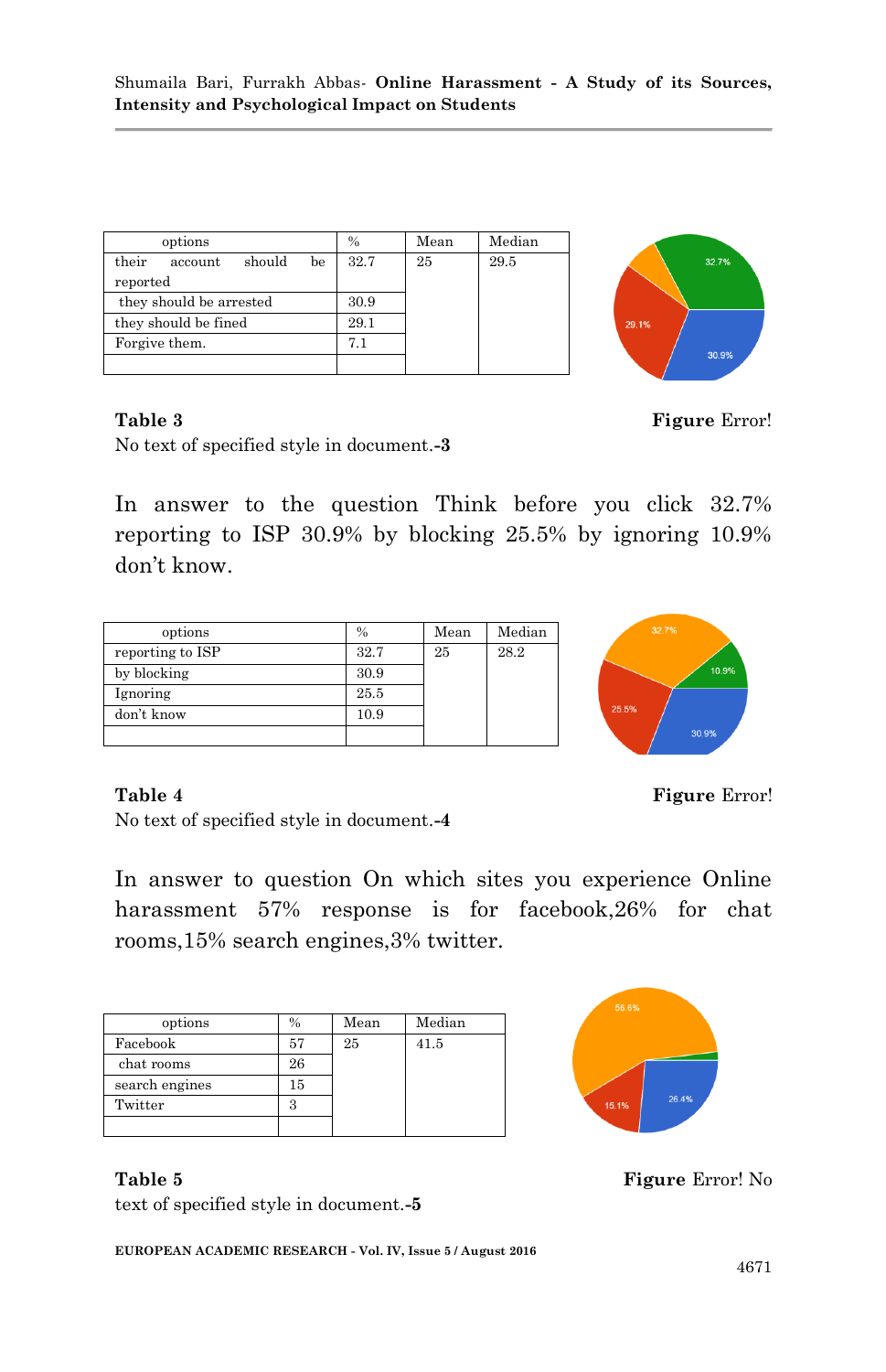In answer to Which method they commonly use to interrupt others 43.5% is for fake profiles, 20% By targeting religion,14.5% spreading spams,12.7% irrelevant messages,9.1% making scandals.

| Options             | $\frac{0}{0}$ | Mean | Median |
|---------------------|---------------|------|--------|
| fake profiles       | 43            | 25   | 14     |
| targeting religion  | 20            |      |        |
| spreading spams     | 14            |      |        |
| irrelevant messages | 12            |      |        |
| making scandals     |               |      |        |



of specified style in document.**-6**

Table 6 **Figure Error!** No text

In answer to What should you do if you know about them 30.9% response is for report police and authorities,27.3% block, 23.5% is for trace out,18.2% for ignoring.

| options       | $\%$ | Mean | Median |
|---------------|------|------|--------|
| report police | 30   | 25   | 25.4   |
| Block         | 27   |      |        |
| trace out     | 23   |      |        |
| Ignore        | 18   |      |        |
|               |      |      |        |



**Table 7** Figure Error! No text of specified style in document.**-7**

| options            | $\frac{0}{0}$ | Mean | Median |
|--------------------|---------------|------|--------|
| teenagers          | 56            | 25   | 19.5   |
| age doesn't matter | 30            |      |        |
| Kids               |               |      |        |
| ЫC                 | O             |      |        |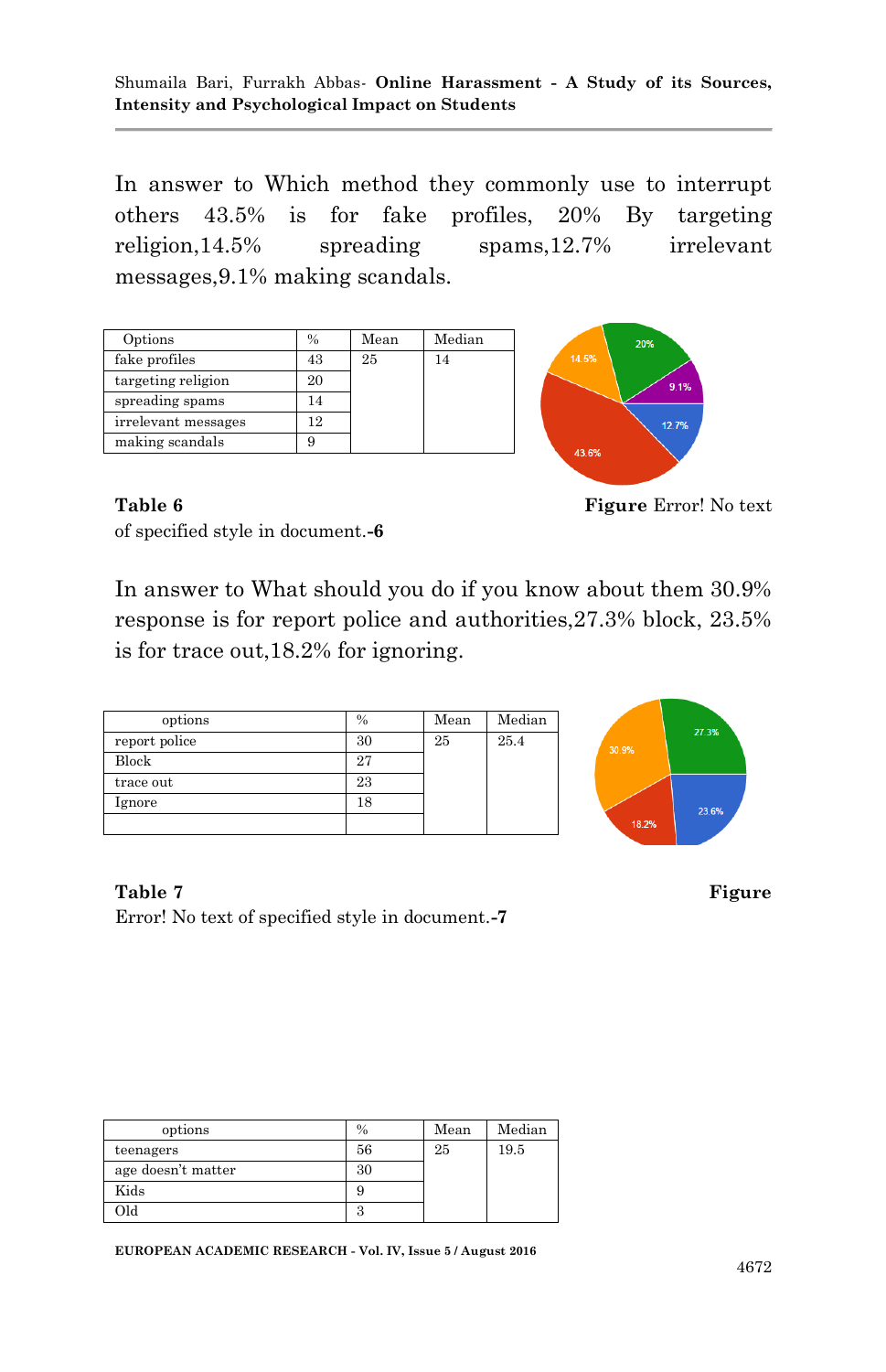In answer to what

do you think which age factor is most effected 56.4% response is for teenagers doesn"t matter, 30% age does not matter, Kids 9% and old 3 %.



**Table 8** Figure Error! No text of specified style in document.**-8**

In answer to side effects of Online harassment 63% is for psychological effects, 26% for having lower self steem,7.3% for suicide attempts,3% rely on drugs.

| options                 | $\frac{0}{0}$ | Mean | Median |
|-------------------------|---------------|------|--------|
| psychological effects   | 63            | 25   | 16     |
| having lower self steem | 26            |      |        |
| suicide attempts        | 7.3           |      |        |
| rely on drugs           |               |      |        |
|                         |               |      |        |



**Table 9 Figure** Error! No

text of specified style in document.**-9**

In answer to what type of People you think usually Cyber-bully 34.5% for Illiterate,5.5%Landlords,25.5%

| options    | %  | Mean | Median |
|------------|----|------|--------|
| Illiterate | 34 | 25   | 30     |
| Landlords  |    |      |        |
| Students   | 25 |      |        |
| Hackers    | 32 |      |        |
|            |    |      |        |

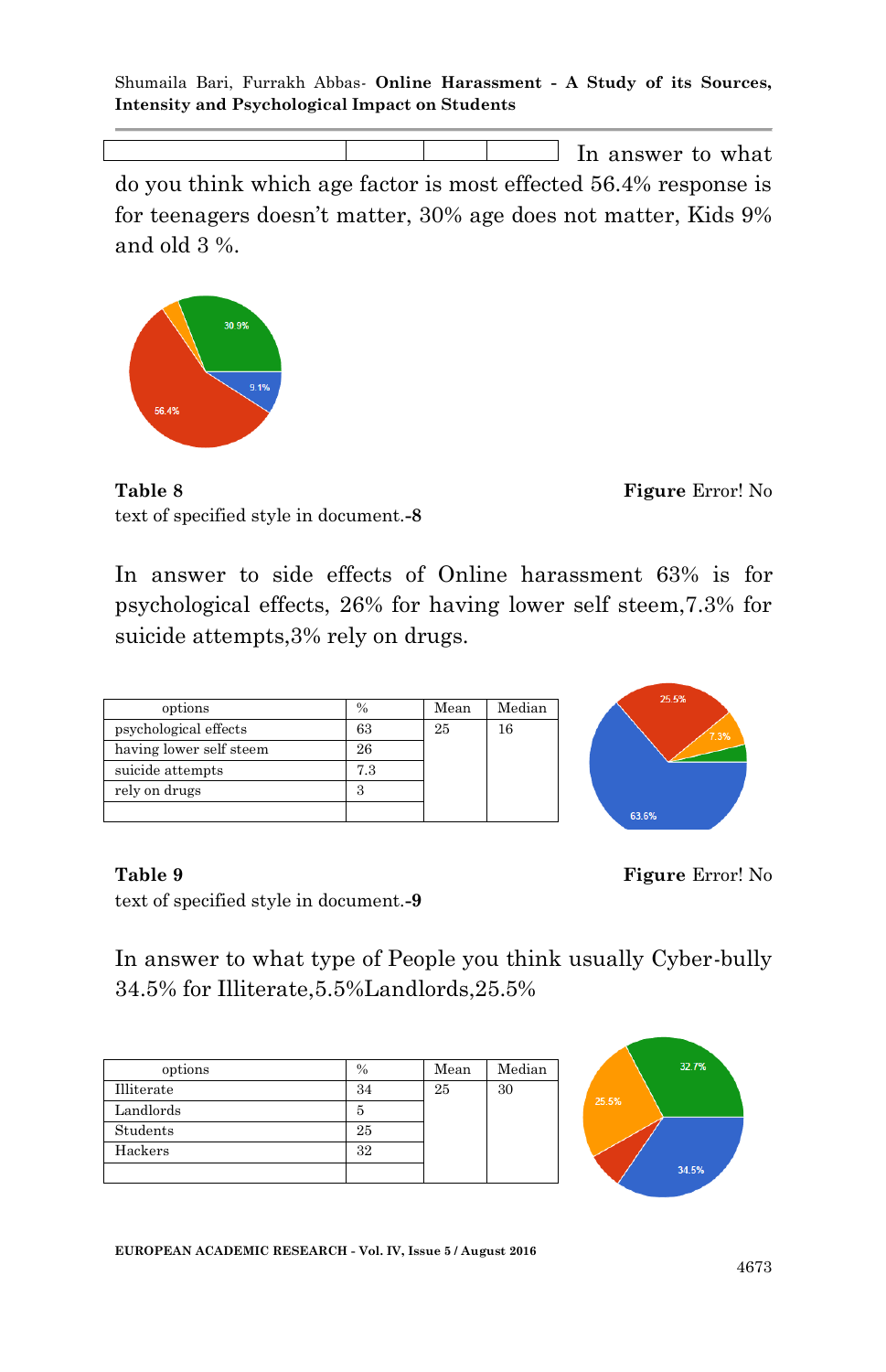**Table 10 Figure Error!** No

text of specified style in document.**-10**

In answer to what are your feelings after cyber-bullied 17 % for My life is over / change your life style , 39% temporarily unable, 13% Self-esteem, 13% Feeling guilty, 15% vulnerability and weakness.

| options                    | $\frac{0}{0}$ | Mean | Median |
|----------------------------|---------------|------|--------|
| My life is over            | 17            |      |        |
| temporarily unable         | 39            |      |        |
| Self-esteem                | 13            |      |        |
| Feeling guilty             | 13            |      |        |
| Vulnerability and weakness | 15            |      |        |



**Table 11** Figure Error!

No text of specified style in document.**-11**

In answer to question which method of cyber-bullying you experienced most 22% response is for Someone talk against you / to take revenge , 17% for someone oppose your argument , 32% someone makes fun of you and your personality and 28% is for comment wars.

| options                            | $\%$ | Mean | Median |
|------------------------------------|------|------|--------|
| Someone talk against you / to take | 22   | 25   | 25     |
| revenge                            |      |      |        |
| someone oppose your argument       | 17   |      |        |
| someone makes fun of you and your  | 32   |      |        |
| personality                        |      |      |        |
| Comments war                       | 28   |      |        |
|                                    |      |      |        |



**Table 12 Figure** Error!

No text of specified style in document.**-12**

In answer to what people get from Cyber-bullying 25% for Social fame, 9% to break someone heart , 24% to get friends attention .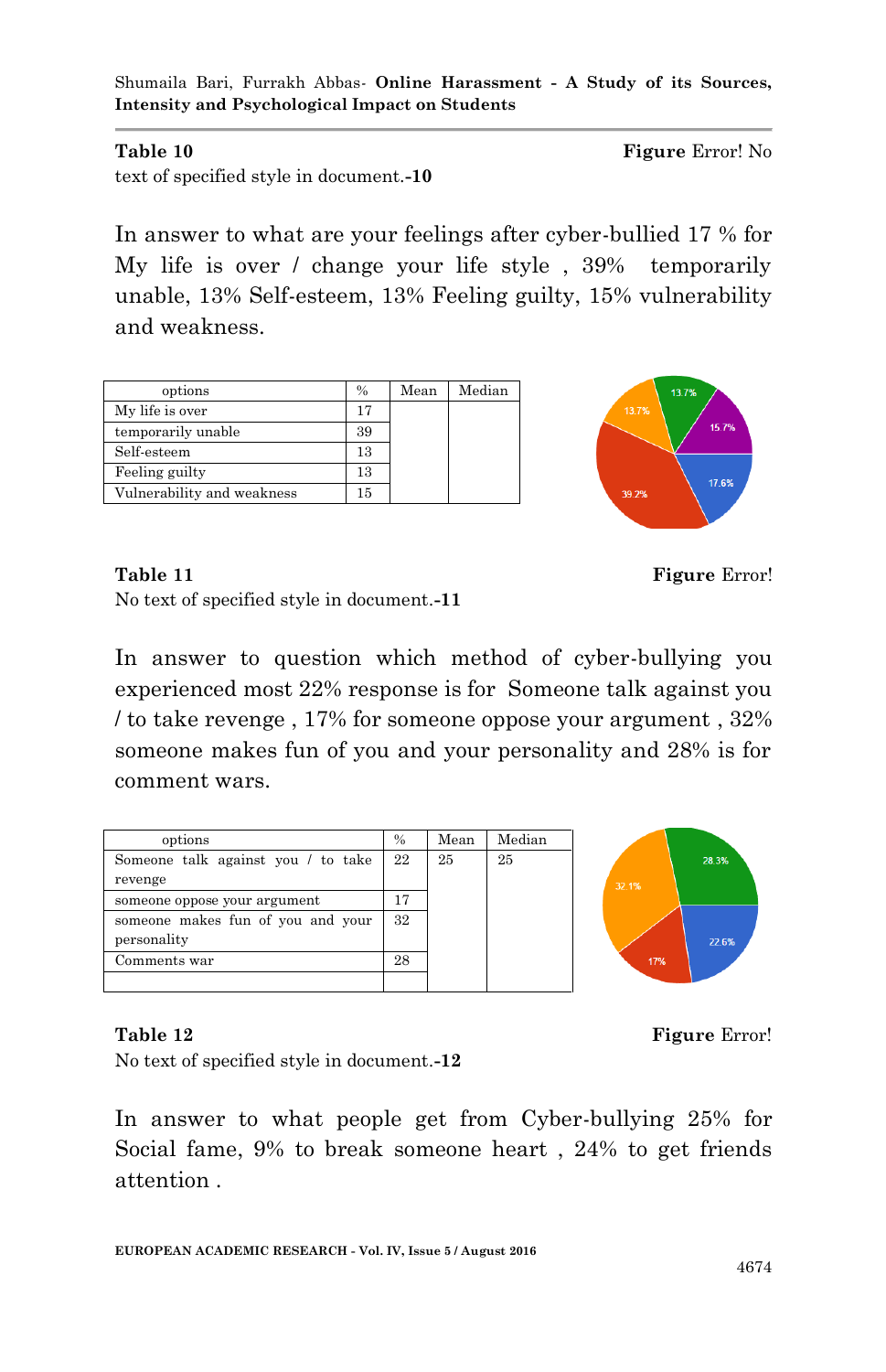| options                    | $\frac{0}{0}$ | Mean | Median |
|----------------------------|---------------|------|--------|
| Social fame                | 25            | 25   | 2.4    |
| to break someone heart     |               |      |        |
| to get friends attention   | 9.4           |      |        |
| to get guilty satisfaction | 24            |      |        |
|                            |               |      |        |



**Table 13** Figure Error! No

text of specified style in document.**-13**

In answer to which skills of you are most affected from cyberbullying 2% response is forcreativity,23% for thinking power,41.2% for confidence,29.4% communication skills.

| options              | $\frac{0}{0}$ | Mean | Median |
|----------------------|---------------|------|--------|
| creativity           |               | 25   | 26     |
| thinking power       | 23            |      |        |
| confidence           |               |      |        |
| communication skills | 29            |      |        |



text of specified style in document.**-14**

**Table 14 Figure Error!** No.

In answer to what is the solution for eliminating cyber-bullying from our society 9.3% for encourage them to leave bullying,40.7% To punish them,18.5% By imposing fine,22.2% Leave them alone.

| options                          | %    | Mean | Median |
|----------------------------------|------|------|--------|
| encourage them to leave bullying | 9.3  | 25   | 20     |
|                                  |      |      |        |
| To punish them                   | 40.7 |      |        |
| By imposing fine                 | 18.5 |      |        |
| Leave them alone                 | 22.2 |      |        |



**Table 15** Figure Error! No

text of specified style in document.**-15**

IN answer to Which method is used to aware people about Cyber-bullying 18.5% Seminars,22.2% Parents guidance,48.1%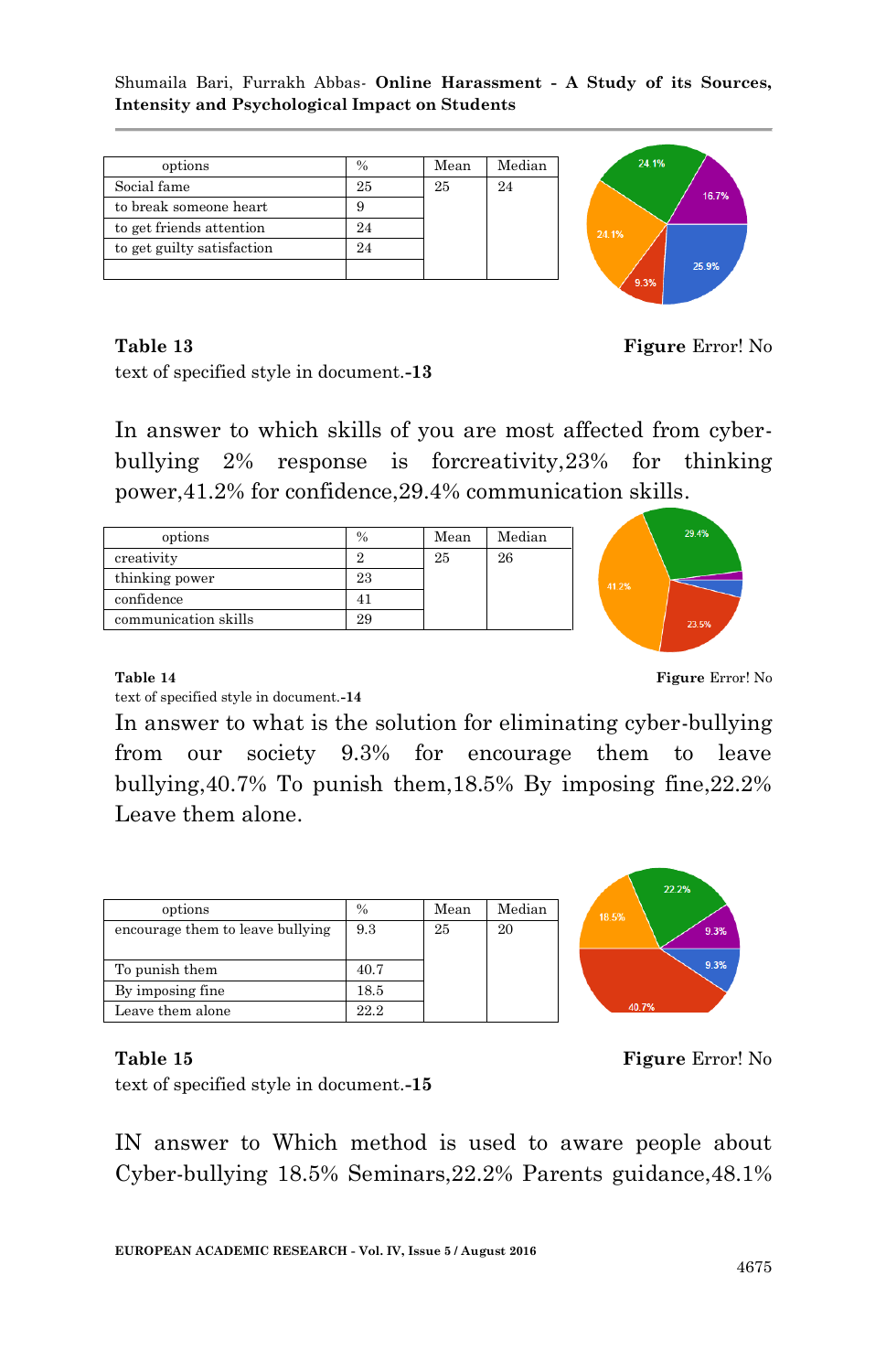Media awareness,3.1% impose fine,7.4% report offensive messages and stuff.

| options                   | $\frac{0}{0}$ | Mean | Median |
|---------------------------|---------------|------|--------|
| Seminars                  | 18            | 18.5 | 20     |
| Parents guidance          | 22            |      |        |
| Media awareness           | 48            |      |        |
| impose fine               | 3.1           |      |        |
| Report offensive messages |               |      |        |



#### **Table 16** Figure Error! No. **Figure Error!** No.

text of specified style in document.**-16**

In answer to what Cyber-bullying leads to 25 % Anxiety,51.9% Depression / lonliness,7.4% Suicide / Divorce,14.8% Poor academic record.

| options                 | $\frac{0}{0}$ | Mean | Median |
|-------------------------|---------------|------|--------|
| Anxiety                 | 25            | 25   | 21     |
| Depression / loneliness | 51            |      |        |
| Suicide / Divorce       | 7.4           |      |        |
| Poor academic record    |               |      |        |
|                         |               |      |        |



**Table17 Figure Error!** No. **Figure Except Except Figure Except Except**  $\mathbf{F}$ 

text of specified style in document.**-17**

In answer to what government should do about cyber crime25.9% Made strict law,16% trace and punish them,33.3% take strict actions,24.1% Ban such users

| options               | $\%$ | Mean | Median |
|-----------------------|------|------|--------|
| Made strict law       | 25.9 | 25   | 28.7   |
| trace and punish them | 16   |      |        |
| Ban such users        |      |      |        |
| take strict actions   | 33.3 |      |        |
|                       |      |      |        |



Error! No text of specified style in document.**-18**

IN answer to the responsibility of Social networking Sites 31.5% they should have privacy policies,40.7% Block and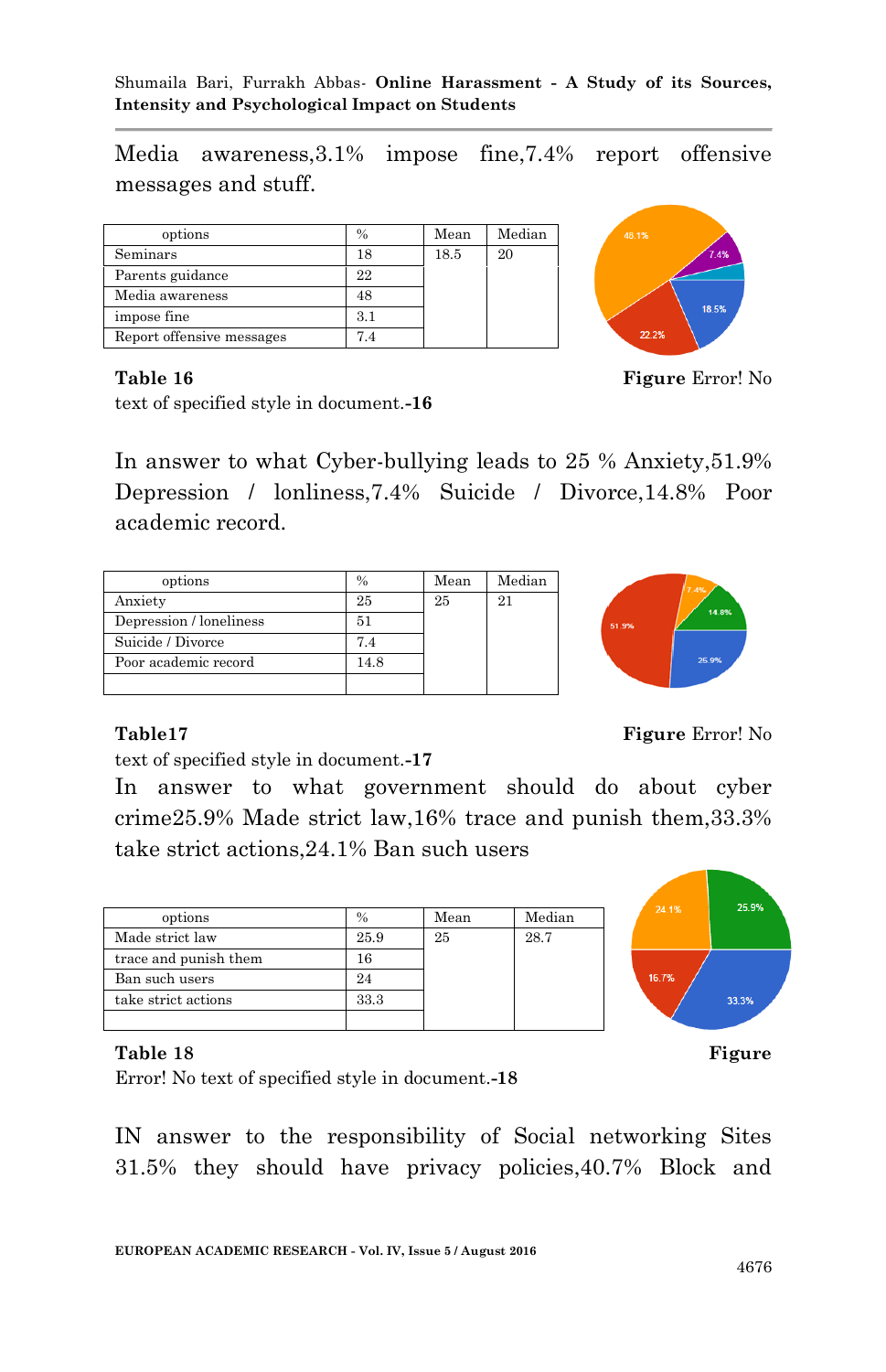deactivate such users,9.3% report users,18.5% provide terms and conditions for every user,

| options                           | $\frac{0}{0}$ | Mean | Median |
|-----------------------------------|---------------|------|--------|
| they should have privacy policies | 31            | 25   | 24.5   |
| Block and deactivate such users   |               |      |        |
| report users                      |               |      |        |
| provide terms and conditions      |               |      |        |
|                                   |               |      |        |



**Table 19** Figure Error! No

text of specified style in document.**-19**

In answer to question how people recover after cyber-bullied 24% Forgot everything and move on made new friends,34% Learn to fight them,17% Guide people about them,20% Leave that shame stuff behind and carry on,3% leave social media.

| options                       | $\frac{0}{0}$ | Mean | Median |
|-------------------------------|---------------|------|--------|
| Forgot everything and move on | 24            | 20   | 17     |
| made new friends              |               |      |        |
| Learn to fight them           | 34            |      |        |
| Guide people about them       | 17            |      |        |
| Leave that shame stuff behind | 20            |      |        |
| and carry on                  |               |      |        |
| leave social media            | З             |      |        |



#### **Table 20 Figure Error!** No.

text of specified style in document.**-20**

In answer to question do any computers or devices you use have parental controls, which saves you from different websites ,27.8 %Yes, 27.1 %,16.7% May be, 31.5% Don"t know.

| options    | %           | Mean | Median |
|------------|-------------|------|--------|
| Yes        | 27          | 25   | 25.5   |
| No         | 24          |      |        |
| May be     | $^{\rm 16}$ |      |        |
| Don't know |             |      |        |
|            |             |      |        |



**Table** 21 **Figure** Error! No

text of specified style in document.**-21**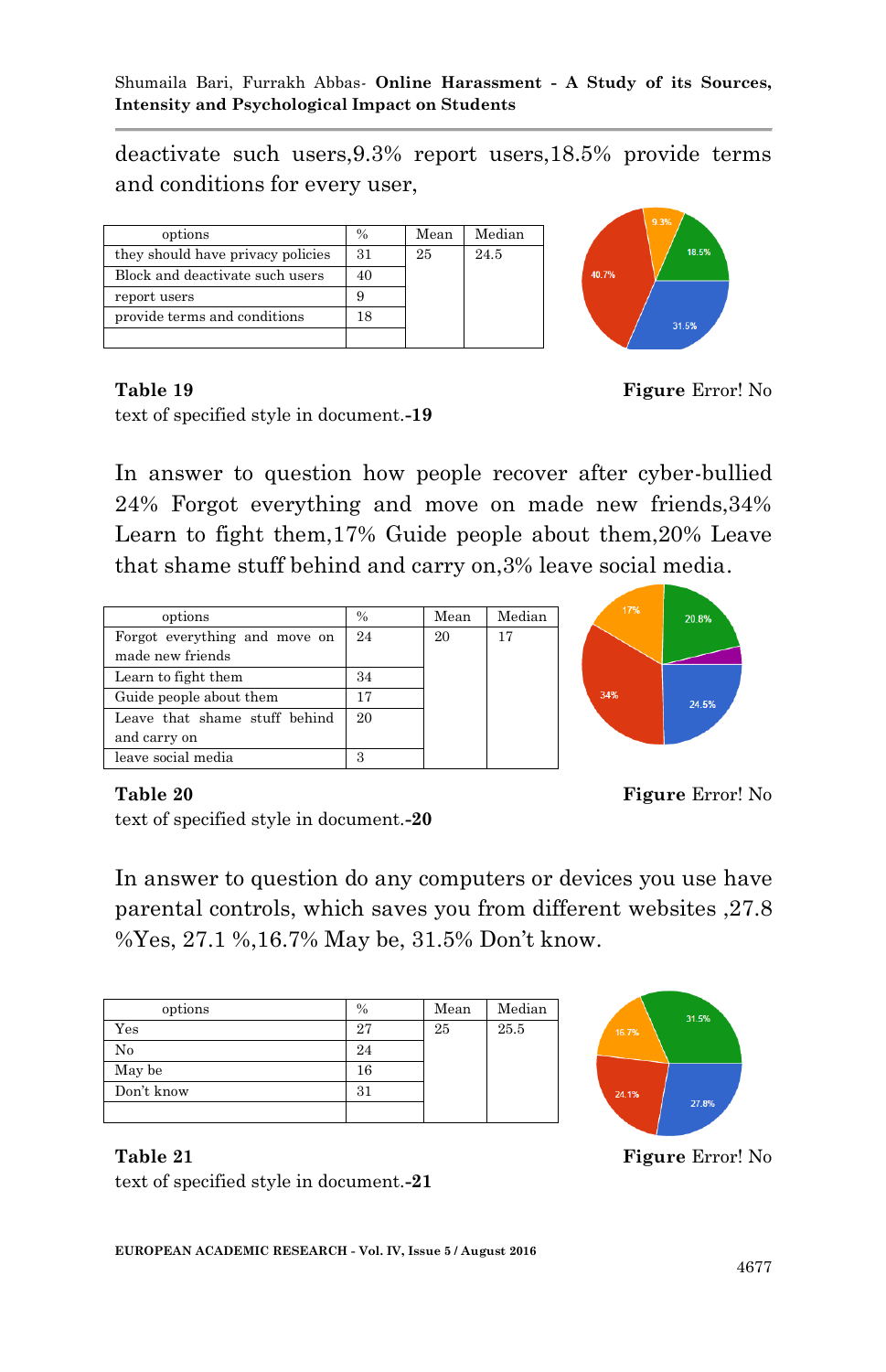In answer to question Who has Cyber-bullied you most, 34% Strangers, Enemies 13%, People I know 26%, Friends of my age 26%.

| options           | $\%$ | Mean | Median |
|-------------------|------|------|--------|
| Strangers         | 34   | 25   | 26     |
| Enemies           | 13.2 |      |        |
| People I know     | 26   |      |        |
| Friends of my age | 26   |      |        |
|                   |      |      |        |



No text of specified style in document.**-22**

In answer to question Headache22%, sleeping disorder 48%, stomach 3%, physical complain 28%.

| options           | $\frac{0}{0}$ | Mean | Median |
|-------------------|---------------|------|--------|
| Headache          | 22            | 25   | 25     |
| Sleeping disorder | 48            |      |        |
| Stomach           |               |      |        |
| Physical complain | 28            |      |        |
|                   |               |      |        |



**Table 23 Figure** Error! No text

of specified style in document.**-23**

In answer to question How often do you and your family all do an activity together e.g(go for a walk , go to a cinema . Occasionally 35%, sometimes42%, never9.3%,Once a week13%.

| options      | $\%$ | Mean | Median |
|--------------|------|------|--------|
| Occasionally | 35   | 25   | 22.15  |
| sometimes    | 42   |      |        |
| never        | 9.3  |      |        |
| week         | 13   |      |        |
|              |      |      |        |



specified style in document.**-24**



**Table** 22 **Figure Error!**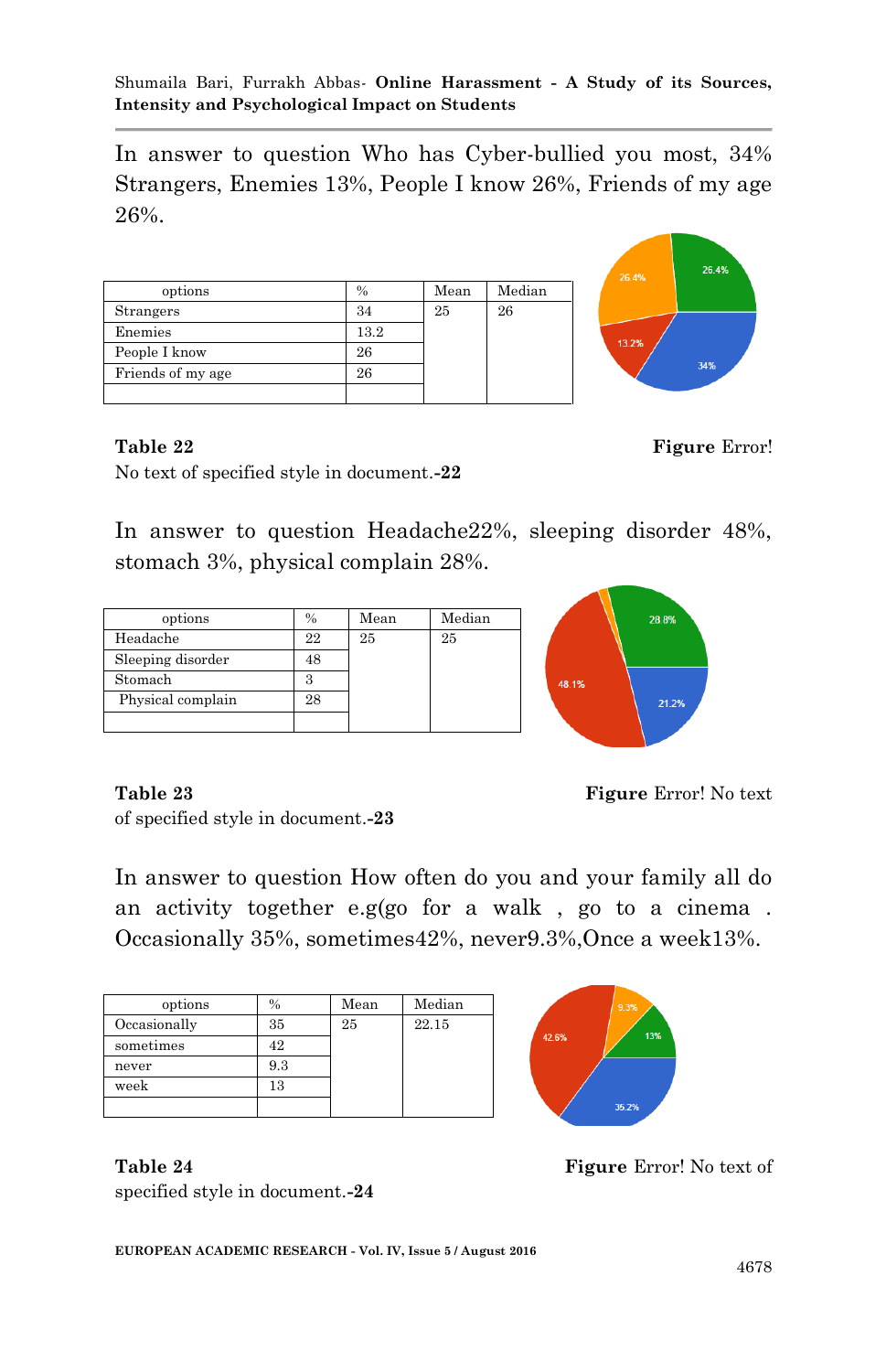Do you think that banning mobile phones would help to avoid bullying .13%yes, of course,31.5% Never,11.1%People will take negative steps,44.4%people will use another way to do it.

| options                         | $\frac{0}{0}$ | Mean | Median |
|---------------------------------|---------------|------|--------|
| yes, of course                  | 13            | 25   | 21.5   |
| Never                           | 31.5          |      |        |
| People will take negative steps | 11 1          |      |        |
| people will use another way to  | 44.4          |      |        |
| do it                           |               |      |        |



#### **Table 25** Figure Error! No

text of specified style in document.**-25**

## **5. FINDINGS**

People mostly use online harassment for time pass. Many victims of Online harassment are bullied from the moment they wake up and check their cell phone or e-mail, to the time they go to bed and shut off their computer or cell phone. They are usually physically weaker and like to spend time with adults more so than they do children. **Agaston (2008)**

They repeat their act of bullying many times in many serious cases. They usually target race and gender. On average, cyber bullies spend more time on the internet than those who do not bully **Aftab, (2008)** 

According to the survey, most of the people said that the bully should be arrested and there accounts should be blocked and reported. ). They conclude that youth who reported strain were more likely to participate in online harassment."**(Tani, Greenman, Schneider, Fregoso, 2003)**

According to the study, people said that they can get rid of online harassment by blocking and reporting to ISP

According to the survey, most of the people cyber bullied on Facebook and social networking site. Following facts were garnered from their data analysis: 29.95% reported moderate or frequent involvement in bullying; 13% as the bully and 10.6%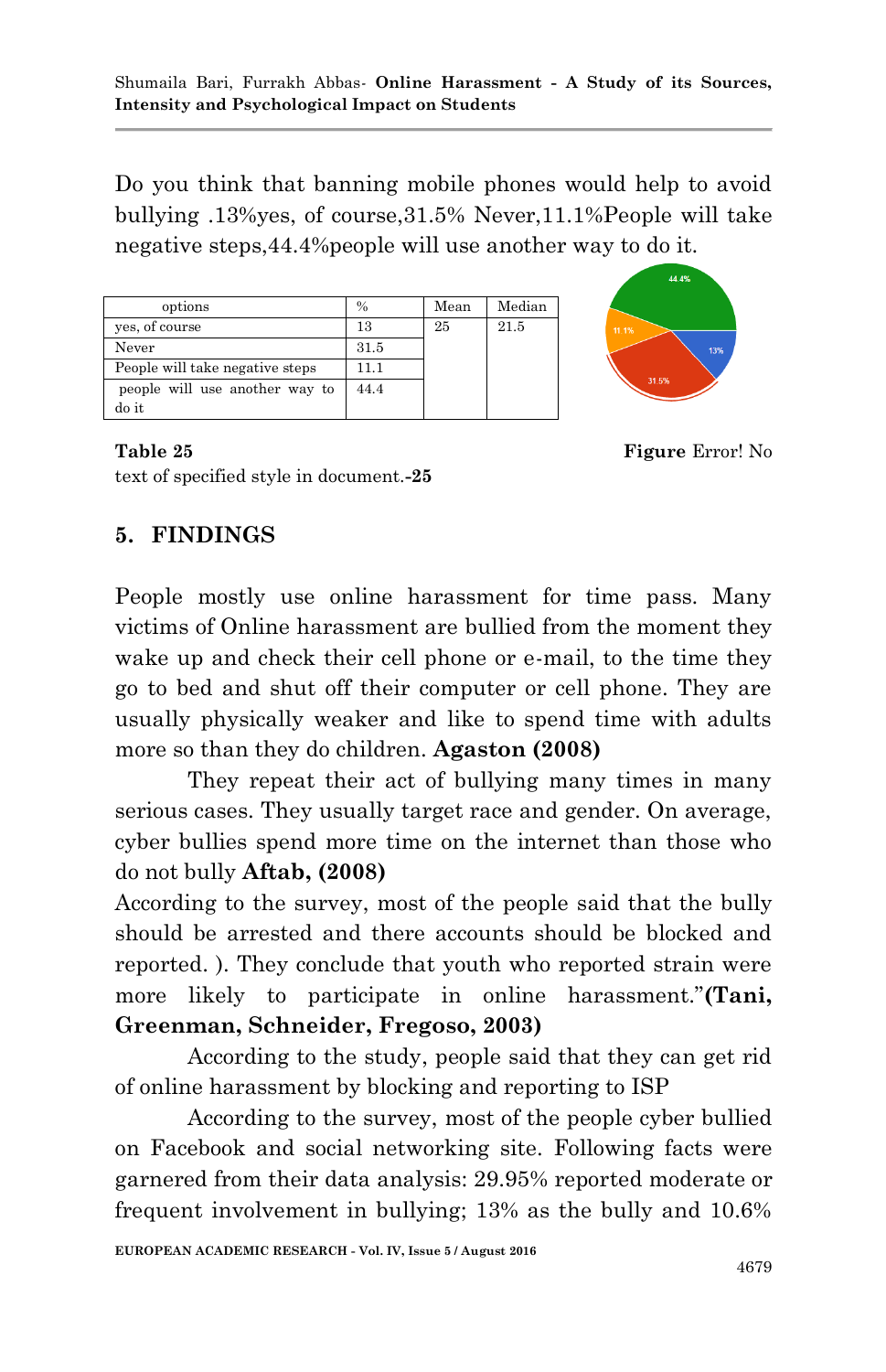as the bullied. 10.6% bullied others infrequently. 8.8% bullied once a week or more. 8.5% experienced bullying infrequently. 8.4% experienced bullying once a week or more. Males were more likely than females to be the bully and the bullied. Willard (2007)

According to the survey, most of the method used for Online harassment is through fake profiles. It concludes that the risk of youth being bullied is higher for adolescents who have an active profile on social networking sites and participate in chat rooms. Hinduja and Patchin (2010b)

According to the survey, if we know about them we should report them and immediately report to police authorities. "Where internet ends or where it begins it is difficult to explain. Therefore, to help cybercrime, Internet privacy and cyber-abuse lawyer and creator of www.stopOnline harassment.org will be followed it explains Online harassment as when a child has been tormented, threatened, harassed, humiliated, embarrassed or otherwise targeted by another person on internet When someone intentionally inflicts, or attempts to inflict, injury or discomfort upon another. **(Aftab, 2008)**

According to the survey teenagers are more affected from this evil. The patterns the bully learns to attract attention and gain recognition spiral as the bully ages. School-aged bullies have a high tendency to gain a criminal confidence when they reach old age, and often grow up to be domestic violence. **(Sampson, 2002)**

According to survey side effects are psychological effects. Online harassment has many of the same effects on its victims such as lower academic achievement, and depression. In addition to warning signs that adults can look for to recognize Online harassment.

According to survey illiterate people more cyber bully the other spreading rumors and circulating defamatory images of the victim. As the penetration and use of communication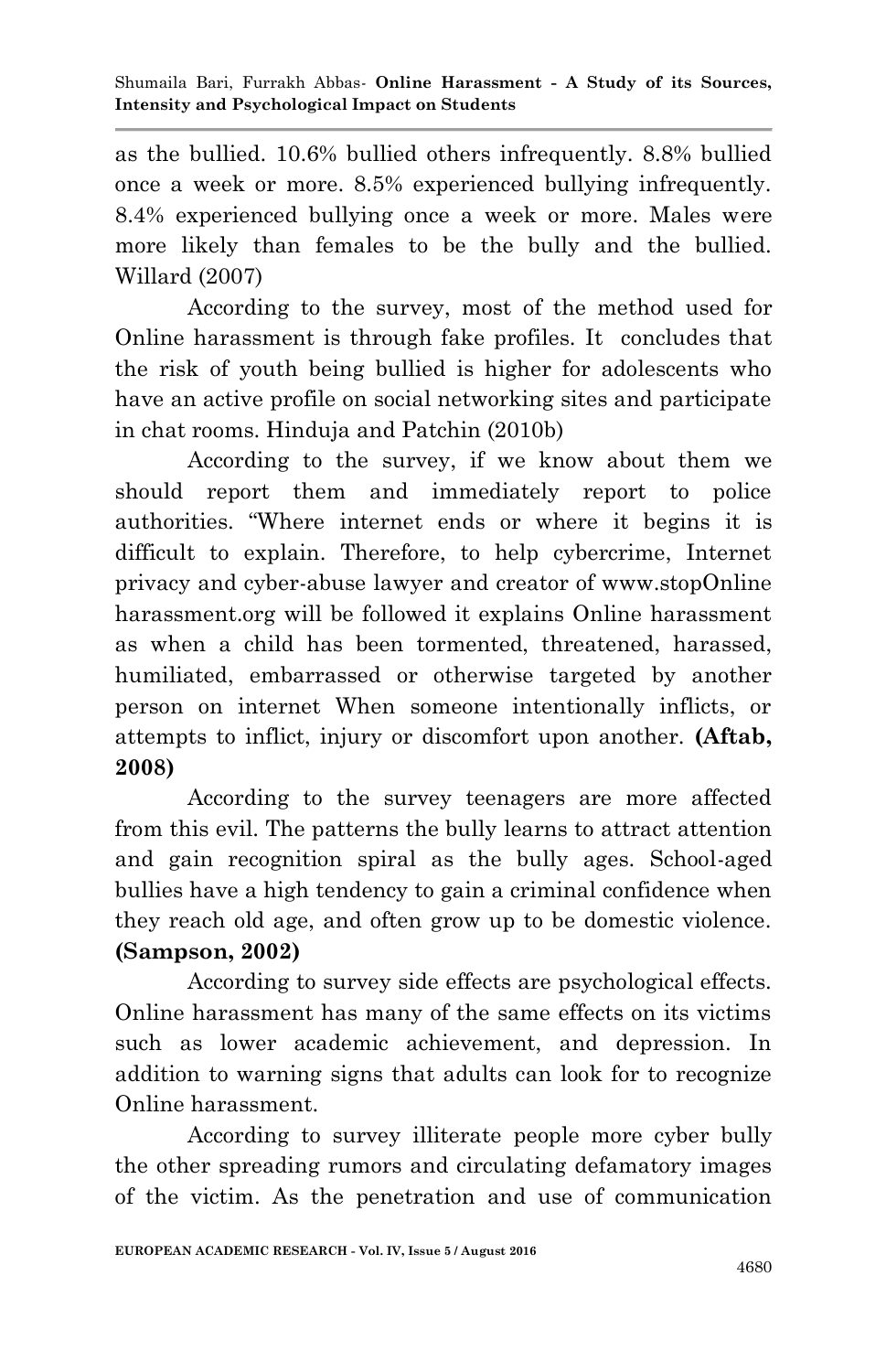technologies grow, especially among young people, the potential for Online harassment to increase numbers and severity of victimization bears consideration.

According to survey people feels after bullied temporarily unable or unwilling to speak and socially disconnected from society. . These types of online bullies target those they feel are victimizing their own person or others, and they want to get back at them. **(Beale, A.V., & Hall, K.R. (2007, September/October)**

According to survey it starts from comment wars. . Acts of Online harassment can actually start with traditional bullying instances at school and then move to the Internet or vice-versa; they are usually not mutually exclusive. Like bullying, Online harassment acts are intentional, repetitive, and meant to exclude.**"**(**Nansel, 2001)**

According to survey Online harassment was done to get social fame and to hurt someone. It is obvious that they fear being hurt and are anxious because of the body and verbal expressions that they use. They are usually physically weaker and like to spend time with adults more so than they do children. Provocative victims are those who have a specific characteristic about them the rouses the aggressiveness in the bully. **(National Education Association, 2008)**

According to survey, Confidence is most effects from bullying.it also weakens their communication skills. The damage done to their self-esteem can have effects on their adult relationships and self-image. It is not shocking then that the bullied are more likely to think about or commit acts of suicide than those who are not victims of bullying" **(National Education Association, 2008)**

According to survey the solution for this evil is to punish them. It leads to depression and illness.

According to survey government should take strict actions against Online harassment and punish them.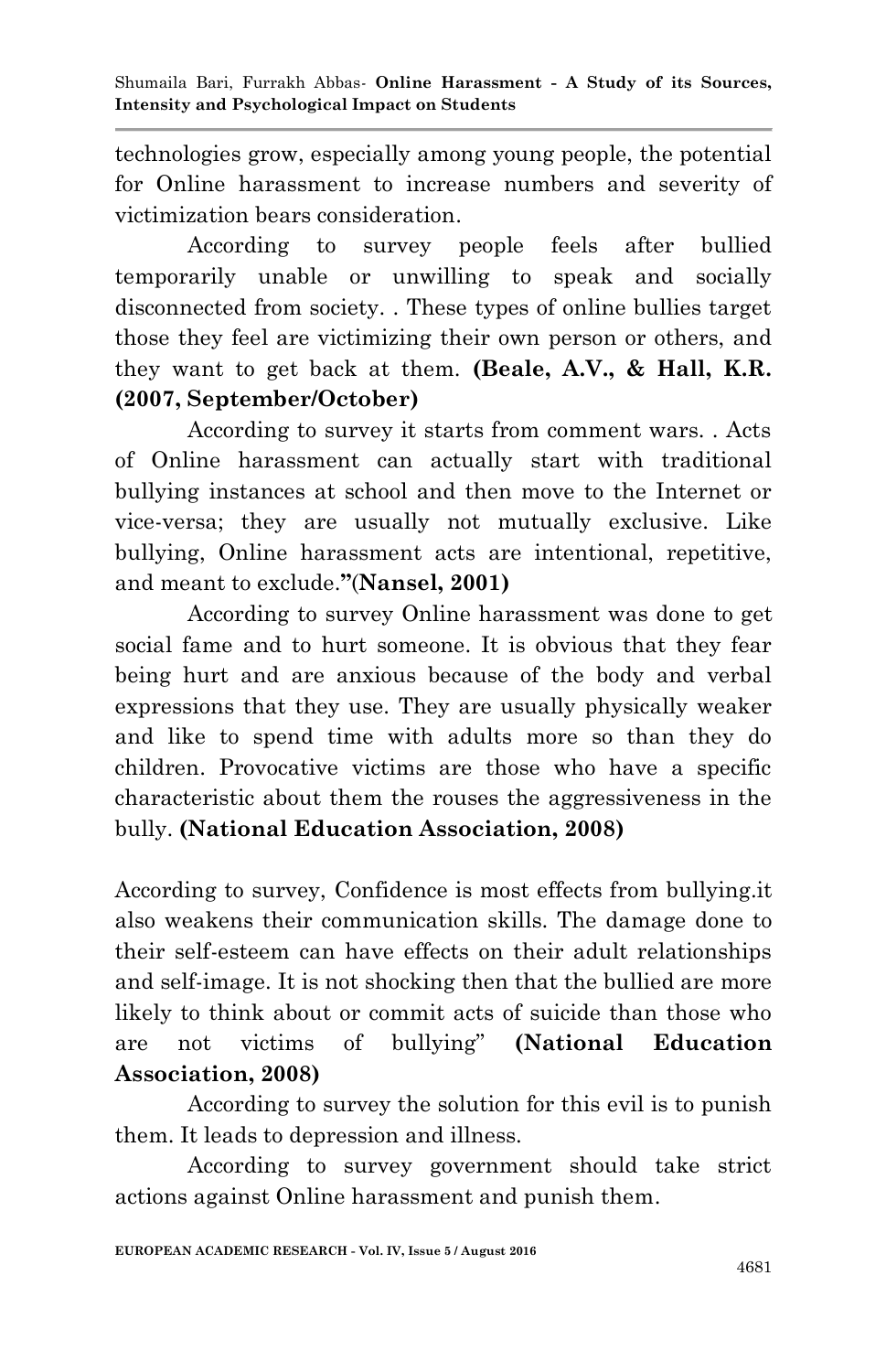According to survey social networking sites should use strong privacy settings. Most of the people don"t know about parental control.

According to survey strangers cyber bully most, the health effects are poor sleeping disorder.

### **6. CONCLUSION:**

A significant amount of attention by both the academic community and society at large, there continues to exist much confusion about both the conceptual and operational definitions of Online harassment (and by implication, bullying in general). The trouble with this lack of clarity is that it leads to misinformation and misunderstanding Bullying has long been a concern of youth advocates (e.g., educators, counselors, Research into the causes and consequences of Online harassment among adolescents has exploded in the past 5 years. However, much of the literature is largely descriptive in nature and/or suffers from methodological limitations associated with accessing and studying young people who are engaged in constantly changing high-Online harassment is a problem affecting a meaningful proportion of youth as the embrace online communication and interaction. Research has identified a number of real-world negative results for both the targets and those who bully. Although studies of Online harassment and online harassment among young people are nascent, preliminary findings suggest that victimization can undermine the freedom Online harassment has attracted increased attention from scholars and practitioners. Defined as "willful and repeated harm inflicted through the medium of electronic text" about the phenomena. researchers, policy makers). tech behaviors. of youth. Social Media Online harassment Linked to Teen Depression Victims tend to suffer in silence, making it difficult for parents to identify and address the problem.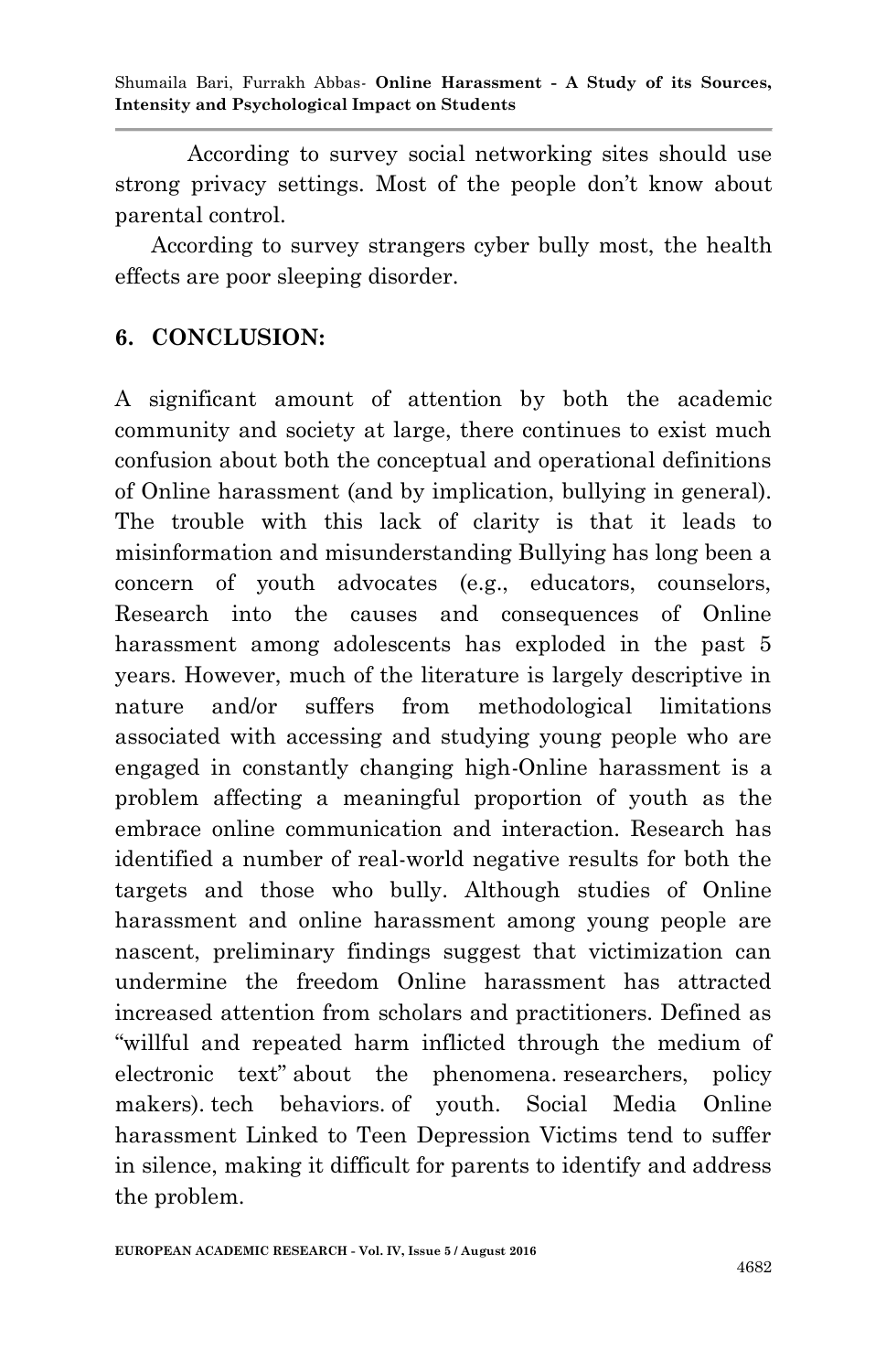### **REFERENCES**

- 3. (Sheriff, 2008, p.23).
- 4. Chan"s (2008)
- 5. The Bystander Coloroso. (2003).
- 6. https://www.researchgate.net/publication/228882004\_Online harassment\_A\_Literature\_Review
- 7. Compaq helps launch Netsmartz workshop. Techniques: Connecting Education & Careers(2001)., 76(4).9. http://ezproxy.lib.uwstout.edu:2103.
- 8. Anderson, T., & Sturm, B. Online harassment: From playground to computer. Young
- 9. Adult Library Services (yALS), 24-27. (2007).
- 10. Barak, A. Sexual harassment on the Internet. Social Science Computer Review, 23, 77-92.(2005).
- 11. Beale, A.V., & Hall, K. R. Online harassment: What school Administrators (and parents) can do. The Clearing House, 81(1),8-12. (2007, September/October).
- 12. Belsey, B. (2004). What is Online harassment? Retrieved April 4, 2009, from: www.bullying.org/external/documents/ACF6F8.pdf
- 13. Carlson, E.. i-SAFE and Microsoft bring net safety to schools and parents. (2006).
- 14. I-SAFE Media. Retrieved November 22,2009, from http://www.isafe.org/imgs/pdf/outreach-press/iSAFE\_ MS YR-02-06.pdf
- 15. Cathcart, R.. Judge throws out conviction in Online harassment case. New York .(2009, July 3).
- 16. Times.RetrievedJuly30,2009,from http://www.nytimes.coml2009/07/03/us/03bully.html?scp=l& sq=&st=nyt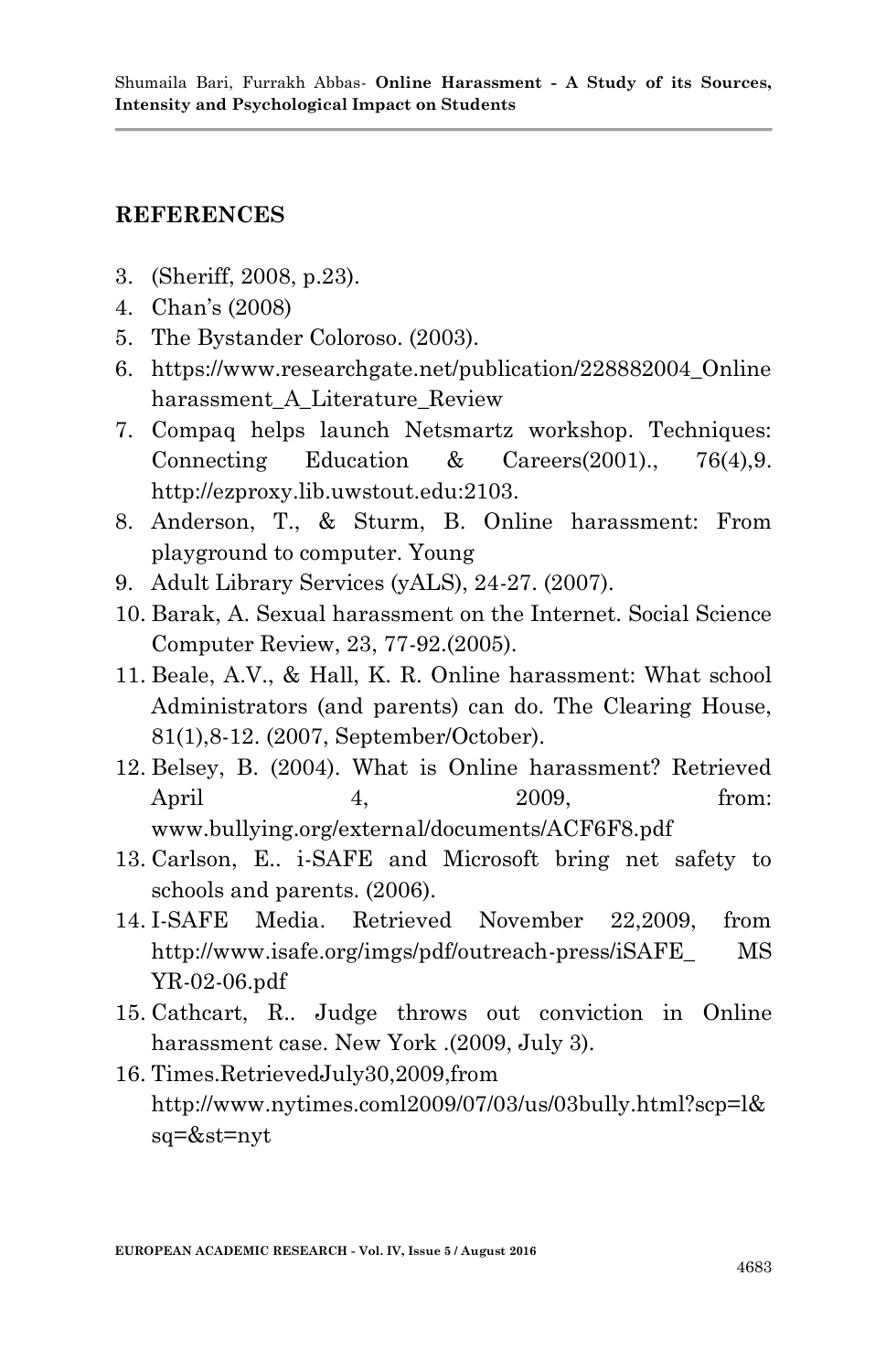Name: \* Short answer text Age: Short answer text Gender  $\bigcap$  Male  $\bigcirc$  Female

#### Department:

Short answer text

#### Email

Why People do Cyber-bullying ?

- For timepass
- for enjoyment
- for agencies
- to hurt someone

To which school of the university do you belong?

- Liberal Arts
- School of computing
- School of engineering
- College of health and nursing

What should be the penalty for perpetrators of cyber-bullying

- they should be arrested
- they should be fined
- forgive them

their account should be reported

"Think before you click" How can you get rid of Cyber-bullying

- by blocking
- by ignoring
- by reporting to ISP
- i don"t know

On which sites you experience Cyber-bullying ?

- Chat Room
- Search engines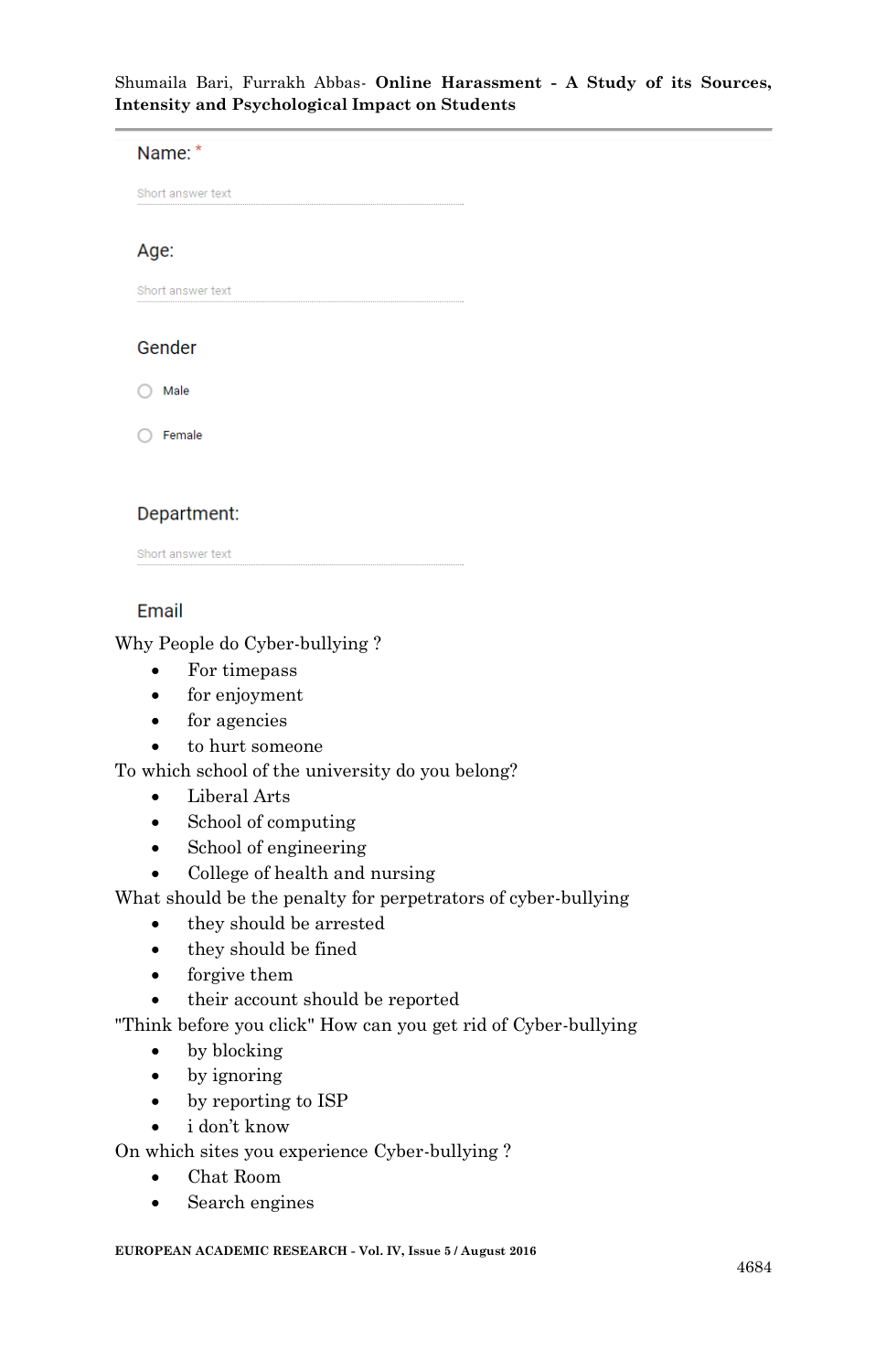- Facebook
- twitter

Which method they commonly use to interrupt others ?

- Irrelevant messages
- Fake profiles/ show of
- Spreading rumors/spams
- By targeting your religion , cast , class , career etc
- By making your scandals / expose your weakness

What should you do if you know about them ?

- Trace out
- Ignore
- Report Police authorities
- Block

What do you think which age factor is most affected?

- Kids
- Teenagers
- Old
- Age Doesn't Matter

What are side effects of Cyber-bullying?

- Psychological Effects
- Have lower self esteem
- Suicide attempt
- rely on drugs

What type of People you think usually Cyber-bully ?

- Illiterate
- Landlords
- Students
- Hackers

What are your feelings after cyber-bullied ?

- My life is over / change your life style
- temporarily unable or unwilling to speak/ socially disconnected
- Self-esteem
- Feeling guilty
- Felling vulnerability and weakness

Which method of cyber-bullying you experienced most?

- Someone talk against you / to take revenge
- someone oppose your argument
- someone makes fun of you and your personality
- Comments war
- What people get from Cyber-bullying ?
	- Social fame
	- To ditch someone/ to break someone heart
	- to get friends attention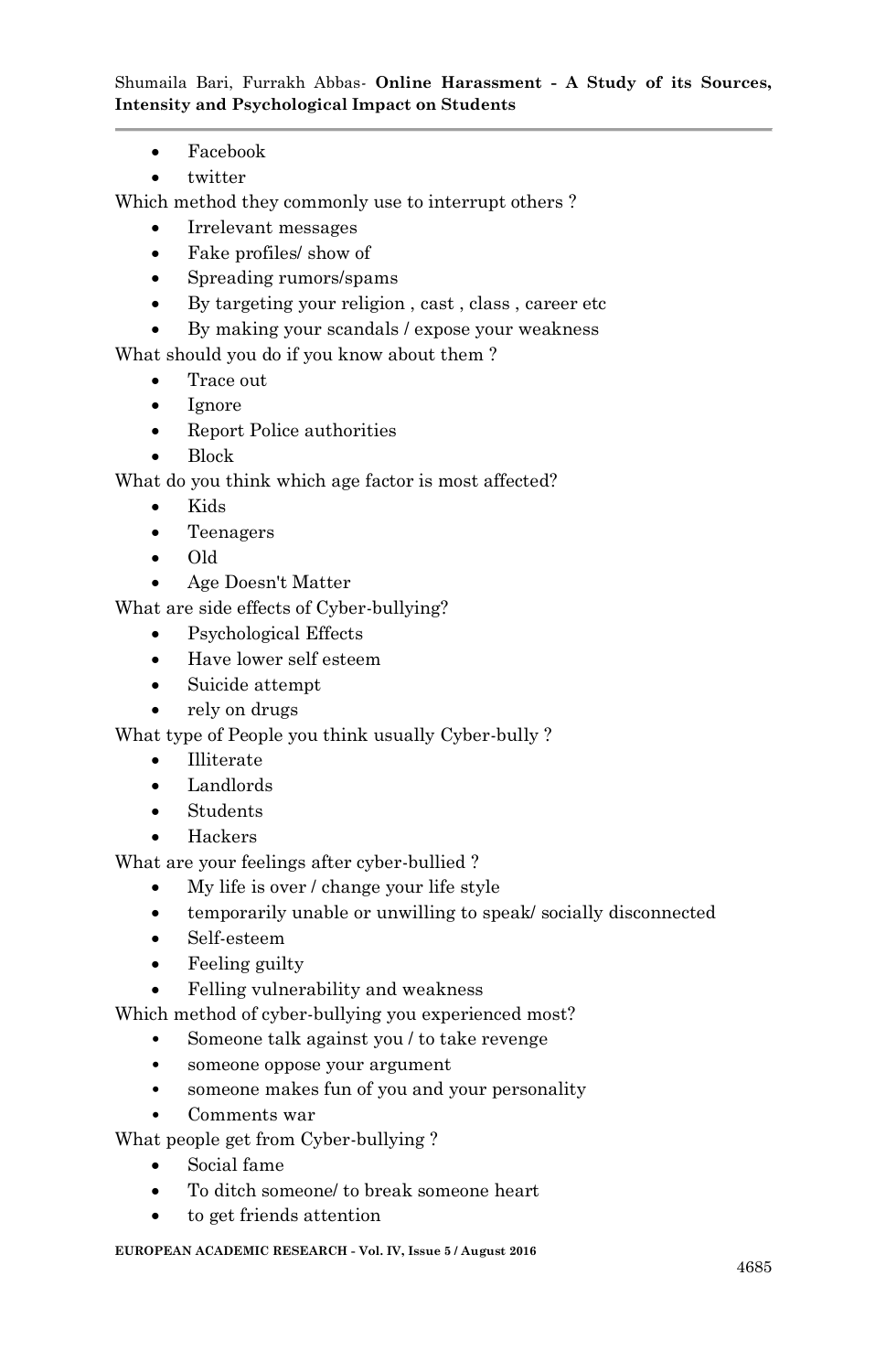to get guilty satisfaction / to offend someone

Which skills of you are most affected from cyber-bullying ?

- creativity
- thinking power
- confidence
- communication skills

What is the solution for eliminating cyber-bullying from our society ?

- We should meet them and encourage them to leave bullying
- To punish them
- By imposing fine
- Leave them alone

Which method is used to aware people about Cyber-bullying:

- Seminars
- Parents guidance
- Media awareness / guide people about netiquettes
- impose fine
- report offensive messages and stuff

What Cyber-bullying leads to ?

- Anxiety
- Depression / loneliness
- Suicide / Divorce
- Poor academic performance

What government should do about cyber crime ?

- Made strict law
- trace and punish them
- Ban such users
- take strict actions

What is the responsibility of Social networking Sites?

- they should have privacy policies
- Block and deactivate such users
- report users
- provide terms and conditions for every user

How people recover after cyber-bullied ?

- Forgot everything and move on made new friends
- Learn to fight them
- Guide people about them
- Leave that shame stuff behind and carry on
- leave social media

Do any computer or devices you use have ''PARENTAL CONTROLS'' Which save you from different websites?

- Yes
- $\bullet$  No
- Maybe